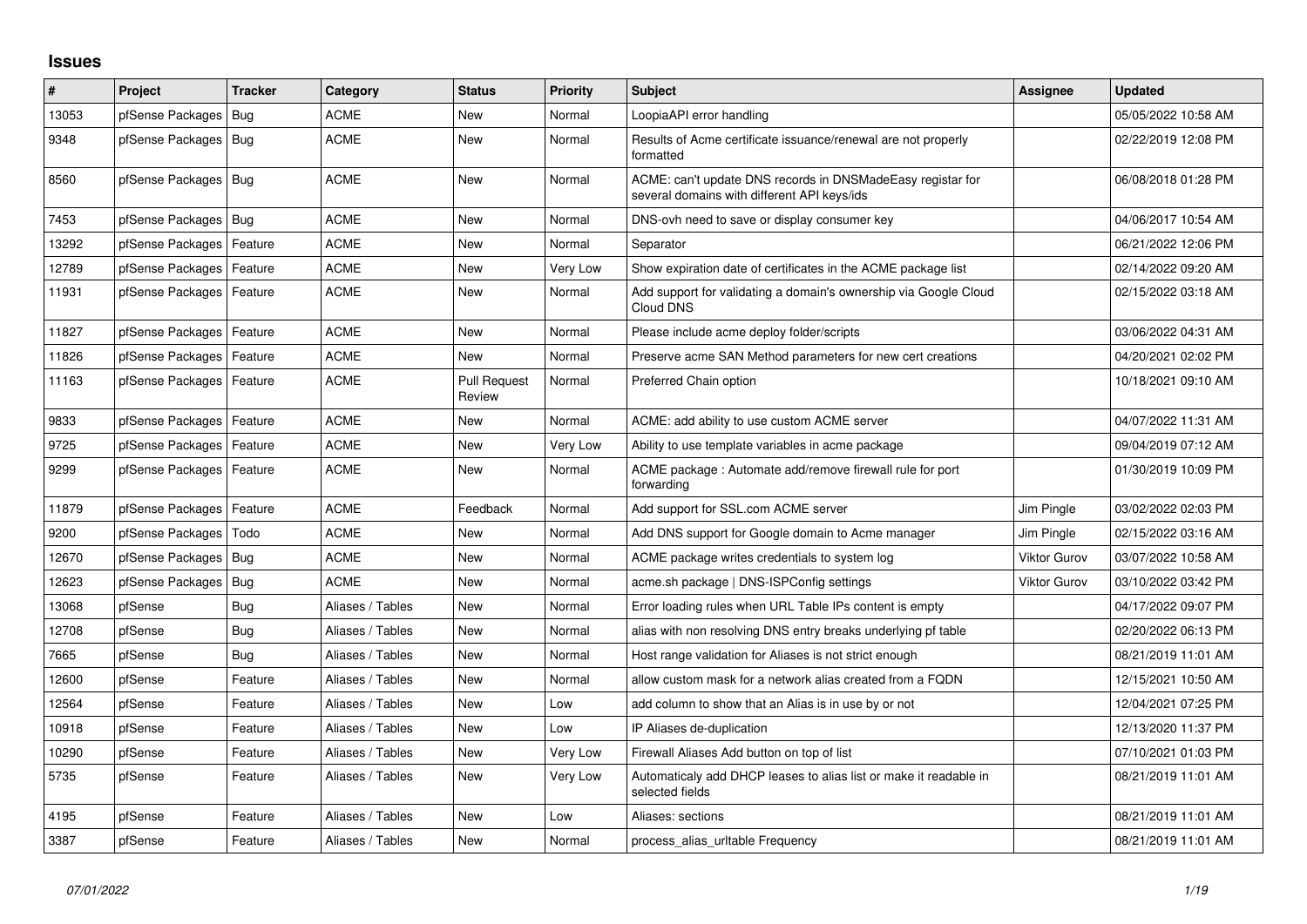| #     | Project                    | Tracker    | Category         | <b>Status</b>                 | <b>Priority</b> | <b>Subject</b>                                                                                                | <b>Assignee</b>   | <b>Updated</b>      |
|-------|----------------------------|------------|------------------|-------------------------------|-----------------|---------------------------------------------------------------------------------------------------------------|-------------------|---------------------|
| 13245 | pfSense                    | Feature    | Aliases / Tables | <b>Pull Request</b><br>Review | Normal          | Type column on Alias lists                                                                                    | Jim Pingle        | 06/28/2022 12:01 PM |
| 1979  | pfSense                    | Feature    | Aliases / Tables | New                           | Normal          | Add some default read-only system aliases                                                                     | Jim Pingle        | 08/21/2019 11:01 AM |
| 13282 | pfSense Plus               | Bug        | Aliases / Tables | New                           | Normal          | FQDN Aliases Break if an Invalid Domain is Present in the Chain                                               | Reid<br>Linnemann | 06/30/2022 05:04 PM |
| 9296  | pfSense                    | <b>Bug</b> | Aliases / Tables | Confirmed                     | Low             | Alias content is sometimes incomplete when mixing FQDN and IP<br>address                                      | Reid<br>Linnemann | 06/18/2022 03:12 PM |
| 11898 | pfSense Packages   Bug     |            | apcupsd          | New                           | Normal          | PHP error from apcupsd dashboard widget                                                                       |                   | 05/07/2021 09:12 AM |
| 11375 | pfSense Packages   Bug     |            | apcupsd          | New                           | Normal          | UPS Type <blank> for USB APC</blank>                                                                          |                   | 02/26/2021 11:10 AM |
| 10845 | pfSense Packages   Bug     |            | apcupsd          | New                           | Normal          | apcupsd doesn't stop when not enabled                                                                         |                   | 08/24/2020 10:16 AM |
| 8454  | pfSense Packages   Bug     |            | arpwatch         | New                           | Very Low        | Arpwatch package break email notifications from other sources                                                 |                   | 06/23/2022 07:49 PM |
| 12812 | pfSense Packages   Feature |            | arpwatch         | New                           | Normal          | Would it be helpful if the FreeBSD net-mgmt/arpwatch port had an<br>option to use mail/dma for mail delivery? |                   | 02/16/2022 06:09 PM |
| 12101 | pfSense Packages   Bug     |            | arpwatch         | Assigned                      | Normal          | ArpWatch Suppression Mac for "flip-flop" not suppressing                                                      | Viktor Gurov      | 10/09/2021 07:19 PM |
| 12726 | pfSense                    | Bug        | Authentication   | New                           | Normal          | LDAP select container button auto populate                                                                    |                   | 01/25/2022 01:48 PM |
| 12519 | pfSense                    | <b>Bug</b> | Authentication   | New                           | Normal          | Fail authentication using special character in password via the LDAP<br>connector                             |                   | 11/12/2021 07:39 AM |
| 12283 | pfSense                    | <b>Bug</b> | Authentication   | New                           | Normal          | LDAP/RADIUS authentication servers configuration does not allow<br>source IP address to be specified          |                   | 08/20/2021 01:15 AM |
| 12095 | pfSense                    | Bug        | Authentication   | New                           | Normal          | Memory leak in pcscd                                                                                          |                   | 06/01/2022 01:01 PM |
| 10765 | pfSense                    | <b>Bug</b> | Authentication   | New                           | Normal          | Ampersands in Idap_extended_query are escaped twice                                                           |                   | 09/02/2020 07:55 AM |
| 10352 | pfSense                    | <b>Bug</b> | Authentication   | New                           | Very Low        | RADIUS authentication fails with MSCHAPv1 or MSCHAPv2 when<br>passwords contain international characters      |                   | 06/20/2022 04:04 PM |
| 8087  | pfSense                    | <b>Bug</b> | Authentication   | New                           | Normal          | Provide Calling-Station-ID to RADIUS backed VPN connections                                                   |                   | 06/06/2020 05:36 AM |
| 5652  | pfSense                    | <b>Bug</b> | Authentication   | New                           | Normal          | Radius IETF Class Group Assignment - Incorrect Standard                                                       |                   | 08/13/2019 01:39 PM |
| 13260 | pfSense                    | Feature    | Authentication   | New                           | Normal          | Add support for OpenVPN static-challenge                                                                      |                   | 06/09/2022 02:04 PM |
| 12546 | pfSense Plus               | Feature    | Authentication   | New                           | Normal          | Add 2FA Support to pfSense Plus Local Database Authentication                                                 |                   | 06/25/2022 05:30 PM |
| 12458 | pfSense                    | Feature    | Authentication   | New                           | Normal          | Use "unixHomeDirectory" instead of "homeDirectory" when LDAP<br>authentication server is Active Directory     |                   | 10/15/2021 08:18 AM |
| 12091 | pfSense                    | Feature    | Authentication   | New                           | Normal          | RFE: Add support for sssd authentication                                                                      |                   | 12/10/2021 04:55 PM |
| 11920 | pfSense Plus               | Feature    | Authentication   | New                           | Normal          | SAML Authentication for pfSense (VPN and webConfigurator)                                                     |                   | 05/14/2021 12:56 AM |
| 10843 | pfSense                    | Feature    | Authentication   | New                           | Normal          | Allow user manager settings to specify multiple authentication<br>servers                                     |                   | 01/13/2022 07:22 AM |
| 9937  | pfSense                    | Feature    | Authentication   | New                           | Normal          | OpenVPN Login User Privilege                                                                                  |                   | 11/29/2019 08:46 AM |
| 9288  | pfSense                    | Feature    | Authentication   | New                           | Normal          | SSHGuard add pfSense signature in standard                                                                    |                   | 08/14/2019 01:19 PM |
| 9222  | pfSense                    | Feature    | Authentication   | New                           | Normal          | Add sshguard log when release an IP                                                                           |                   | 08/14/2019 01:00 PM |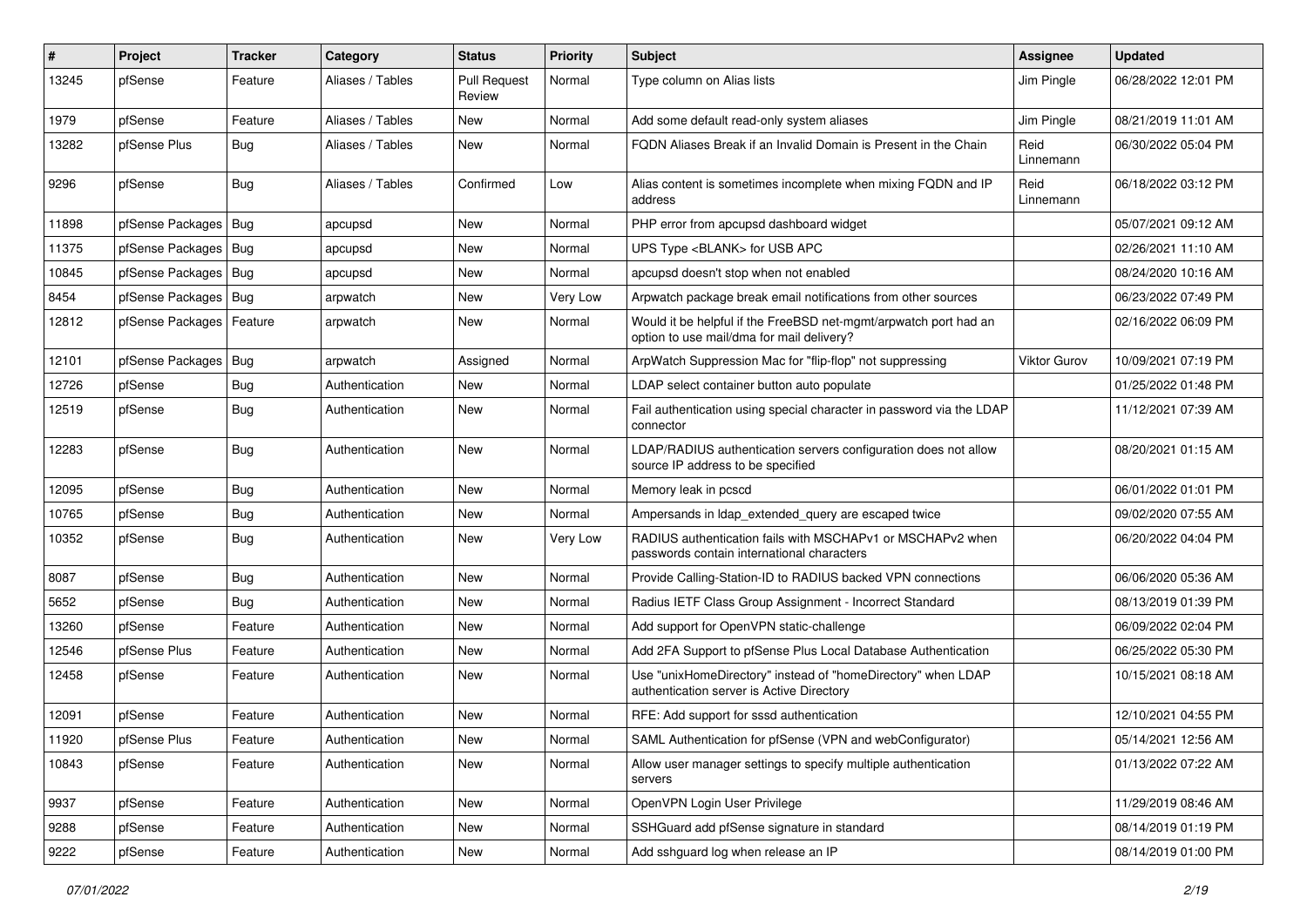| #     | Project                | <b>Tracker</b> | Category         | <b>Status</b>                 | <b>Priority</b> | Subject                                                                                                                             | <b>Assignee</b>       | Updated             |
|-------|------------------------|----------------|------------------|-------------------------------|-----------------|-------------------------------------------------------------------------------------------------------------------------------------|-----------------------|---------------------|
| 9165  | pfSense                | Feature        | Authentication   | New                           | Normal          | only IPs can be added to sshguard whitelist                                                                                         |                       | 04/21/2022 12:39 PM |
| 8775  | pfSense                | Feature        | Authentication   | New                           | Very Low        | Use SRV record for LDAP Authentication                                                                                              |                       | 05/06/2020 07:49 AM |
| 8694  | pfSense                | Feature        | Authentication   | New                           | Very Low        | Client CA Auth for PFSense WebGui                                                                                                   |                       | 08/21/2019 09:25 AM |
| 5825  | pfSense                | Feature        | Authentication   | <b>New</b>                    | Normal          | Allow EAP-RADIUS for authentication servers                                                                                         |                       | 08/21/2019 10:32 AM |
| 4242  | pfSense                | Feature        | Authentication   | <b>New</b>                    | Normal          | Two Factor or OTP Authentication for Admin Interface                                                                                |                       | 01/04/2022 12:07 PM |
| 4098  | pfSense                | Feature        | Authentication   | <b>New</b>                    | Normal          | Add option to force a password change on login                                                                                      |                       | 08/21/2019 10:31 AM |
| 13093 | pfSense                | Bug            | Authentication   | In Progress                   | Normal          | LDAP authentication fails with extended query and RFC2307 group<br>lookups enabled                                                  | Chris Linstruth       | 06/28/2022 06:09 PM |
| 12715 | pfSense                | <b>Bug</b>     | Authentication   | <b>New</b>                    | Normal          | Long system startup time when LDAP is configured and unavailable<br>during startup.                                                 | Christian<br>McDonald | 01/24/2022 05:50 AM |
| 12863 | pfSense                | Feature        | Authentication   | <b>New</b>                    | Very Low        | dynamically tune sha512crypt rounds                                                                                                 | Jim Pingle            | 03/19/2022 12:53 PM |
| 6742  | pfSense                | Feature        | Authentication   | <b>New</b>                    | Normal          | OAuth2 authentication for OpenVPN (and for FreeRadius)                                                                              | Jim Thompson          | 10/19/2020 09:19 AM |
| 11626 | pfSense Plus           | Bug            | Authentication   | <b>New</b>                    | Normal          | Google LDAP connection failed due to lack of SNI for TLS 1.3                                                                        | Luiz Souza            | 06/27/2022 07:23 AM |
| 12225 | pfSense                | Bug            | Authentication   | <b>Pull Request</b><br>Review | Normal          | Group membership field is not needed for remote groups                                                                              | <b>Viktor Gurov</b>   | 06/28/2022 12:01 PM |
| 11266 | pfSense Packages       | Feature        | AutoConfigBackup | <b>New</b>                    | Very Low        | Give an option to list restore point in "reverse" order/latest at the top.                                                          |                       | 01/19/2021 06:58 PM |
| 12767 | pfSense Packages       | Bug            | Avahi            | New                           | Normal          | Package radavahi-daemon does does not exist in current pfSense<br>version and it has been removed"" message on pfSense 2.7 restore  |                       | 02/07/2022 11:28 AM |
| 12329 | pfSense Packages       | Feature        | Avahi            | New                           | Normal          | Add optional floating firewall rules for IPv4 and IPv6                                                                              |                       | 02/09/2022 04:43 PM |
| 9497  | pfSense Packages       | Bug            | AWS VPC          | New                           | Normal          | AWS VPN Wizard: WebGUI times out.                                                                                                   |                       | 11/13/2019 10:07 AM |
| 9495  | pfSense Packages   Bug |                | AWS VPC          | <b>New</b>                    | Normal          | AWS VPC VPN wizard produces incorrect config (SHA256 should<br>be SHA1)                                                             |                       | 08/19/2019 02:45 PM |
| 13039 | pfSense Packages       | Feature        | AWS VPC          | New                           | Normal          | Handle transit gateway VPNs in the AWS VPN wizard                                                                                   |                       | 04/11/2022 07:31 AM |
| 10900 | pfSense Packages       | Bug            | Backup           | Feedback                      | Normal          | /packages/backup/backup.php?a=download&t=backup HTTP 504,<br>or Sends PHP Error Message as ASCII/Text file Named<br>pfsense.bak.tgz |                       | 04/05/2022 01:51 AM |
| 11098 | pfSense Packages       | Bug            | Backup           | Feedback                      | Normal          | Backup Files and Directories plugin crashes firewall if /root specified<br>as backup location                                       | Viktor Gurov          | 12/23/2021 10:45 AM |
| 13289 | pfSense                | Bug            | Backup / Restore | <b>New</b>                    | Low             | Attempting to restore a 0 byte "config.xml" prints an error that the<br>file cannot be read                                         |                       | 06/28/2022 12:01 PM |
| 12774 | pfSense                | Bug            | Backup / Restore | <b>New</b>                    | Normal          | Picture widget image is not saved in backup                                                                                         |                       | 04/04/2022 04:48 AM |
| 12249 | pfSense                | Bug            | Backup / Restore | New                           | Normal          | HAProxy causing failed ACB backups                                                                                                  |                       | 11/15/2021 11:58 PM |
| 11110 | pfSense                | <b>Bug</b>     | Backup / Restore | New                           | Normal          | Backup file should be checked before restoring a specific area                                                                      |                       | 12/05/2020 02:50 PM |
| 8076  | pfSense                | <b>Bug</b>     | Backup / Restore | New                           | Normal          | User can easily apply an unusable interface configuration after<br>restore                                                          |                       | 08/14/2019 10:52 AM |
| 7757  | pfSense                | Bug            | Backup / Restore | New                           | Normal          | Auto Config Backup fails to upload unless Default Gateway is up                                                                     |                       | 08/16/2019 12:47 PM |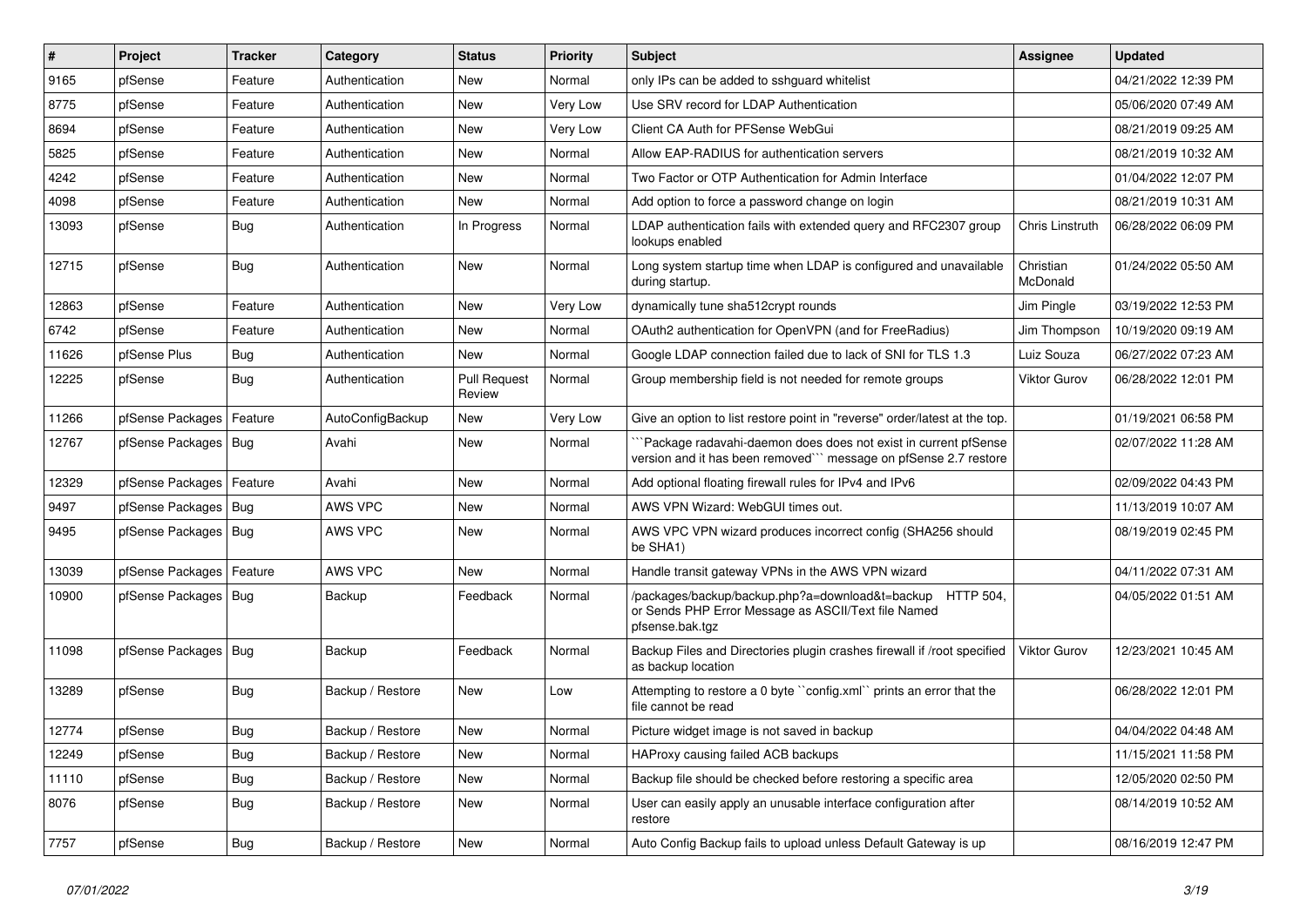| #     | Project                       | <b>Tracker</b> | Category         | <b>Status</b> | <b>Priority</b> | <b>Subject</b>                                                                                           | Assignee              | <b>Updated</b>      |
|-------|-------------------------------|----------------|------------------|---------------|-----------------|----------------------------------------------------------------------------------------------------------|-----------------------|---------------------|
| 1738  | pfSense                       | Bug            | Backup / Restore | New           | Very Low        | Restore fails when username in backup is not matching                                                    |                       | 12/11/2021 07:51 PM |
| 12553 | pfSense                       | Feature        | Backup / Restore | <b>New</b>    | Normal          | Auto Config Backup: Allow selecting multiple backups for deletion                                        |                       | 02/22/2022 04:27 AM |
| 9775  | pfSense                       | Feature        | Backup / Restore | New           | Normal          | AutoConfigBackup - Rolling per day/hour cap on changes, retention<br>policy                              |                       | 09/20/2019 09:19 AM |
| 7688  | pfSense                       | Feature        | Backup / Restore | <b>New</b>    | Low             | AutoConfigBackup - Info Icon - username only                                                             |                       | 10/22/2017 10:46 AM |
| 6608  | pfSense                       | Feature        | Backup / Restore | <b>New</b>    | Low             | backup and restore dhcp                                                                                  |                       | 07/13/2016 04:09 PM |
| 4681  | pfSense                       | Feature        | Backup / Restore | New           | Normal          | AutoConfigBackup make a way to easily download a saved backup                                            |                       | 08/16/2019 12:46 PM |
| 3697  | pfSense                       | Feature        | Backup / Restore | New           | Normal          | New backup/restore area: Certificates                                                                    |                       | 03/11/2017 11:30 AM |
| 3696  | pfSense                       | Feature        | Backup / Restore | New           | Normal          | Multiple items backup/restore                                                                            |                       | 06/06/2014 02:33 PM |
| 1367  | pfSense                       | Feature        | Backup / Restore | <b>New</b>    | Normal          | Input validation on partial config restores                                                              |                       | 03/21/2011 01:16 AM |
| 286   | pfSense                       | Feature        | Backup / Restore | New           | Normal          | Backup/restore users individually                                                                        |                       | 01/09/2021 03:48 PM |
| 13205 | pfSense Docs                  | New Content    | Backup / Restore | Feedback      | Normal          | <b>ZFS Boot Environment documentation</b>                                                                | Christian<br>McDonald | 05/31/2022 10:55 AM |
| 13132 | pfSense                       | Bug            | Backup / Restore | <b>New</b>    | Normal          | Two SSHDATA Sections in Restored Config Breaks Unit                                                      | Jim Pingle            | 06/29/2022 07:53 AM |
| 11563 | pfSense Packages   Bug        |                | <b>BIND</b>      | New           | High            | BIND GUI writes TXT records > 255 characters                                                             |                       | 02/27/2021 07:11 AM |
| 11074 | pfSense Packages   Bug        |                | <b>BIND</b>      | New           | Low             | bind Zone Settings Zones, Save button opens "Confirmation<br>required to save changes"                   |                       | 11/16/2020 11:08 AM |
| 10760 | pfSense Packages   Bug        |                | <b>BIND</b>      | <b>New</b>    | High            | pfSense BIND 9.14.12 server terminates due to assertion failure                                          |                       | 07/11/2020 04:53 PM |
| 10693 | pfSense Packages   Bug        |                | BIND             | New           | Normal          | pfSense Bind Zone Editor UI does not update zone serial number<br>when a change is made                  |                       | 09/01/2021 12:51 AM |
| 10445 | pfSense Packages              | Bug            | <b>BIND</b>      | Feedback      | Normal          | BIND crashed when added RPZ. rpz is not a master or slave zone.                                          |                       | 04/21/2022 12:40 PM |
| 10330 | pfSense Packages   Bug        |                | <b>BIND</b>      | Feedback      | Normal          | BIND zone configuration displays wrong DS resource record with<br>inline DNSSEC signing enabled          |                       | 04/21/2022 12:40 PM |
| 8197  | pfSense Packages   Bug        |                | <b>BIND</b>      | New           | Normal          | BIND UI fails to properly update zone with inline DNSSEC signing<br>enabled                              |                       | 02/18/2019 05:23 PM |
| 11634 | pfSense Packages   Regression |                | <b>BIND</b>      | New           | Normal          | bind hangs when pfsense is reconnecting as an openvpn client to a<br>TUN openvpn server                  |                       | 03/14/2021 07:23 AM |
| 9916  | pfSense Packages              | Feature        | <b>BIND</b>      | Feedback      | Normal          | Check allow-transfer in custom option when the zone is slave                                             |                       | 04/21/2022 12:40 PM |
| 8199  | pfSense Packages              | Feature        | <b>BIND</b>      | <b>New</b>    | Normal          | Support reordering and/or sort alphabetically across BIND package                                        |                       | 12/12/2017 02:05 AM |
| 8146  | pfSense Packages   Feature    |                | <b>BIND</b>      | <b>New</b>    | Normal          | Zone Domain Records more powerfull for BIND Zones                                                        |                       | 08/13/2019 09:39 AM |
| 13114 | pfSense Packages   Bug        |                | <b>BIND</b>      | Feedback      | Normal          | BIND calls rndc in rc_stop when named is not running                                                     | <b>Stuart Wyatt</b>   | 05/04/2022 12:41 PM |
| 12869 | pfSense Packages   Bug        |                | <b>BIND</b>      | Feedback      | Normal          | Bind DNS Package AAAA filtering Broken on new ZFS Installs                                               | Viktor Gurov          | 03/09/2022 12:38 PM |
| 11343 | pfSense Packages   Bug        |                | <b>BIND</b>      | Feedback      | Low             | Invalid link to pfSense-pkg-bind changelog                                                               | Viktor Gurov          | 04/05/2022 08:12 AM |
| 13002 | pfSense Packages   Regression |                | <b>BIND</b>      | Feedback      | Normal          | BIND 9.16_13 could not find existing DNSSEC keys at<br>/cf/named/etc/namedb/keys due to directory change | <b>Viktor Gurov</b>   | 03/31/2022 12:14 PM |
| 4472  | pfSense                       | Feature        | Build / Release  | New           | Normal          | Cryptographically sign every (sub-)release                                                               |                       | 08/13/2019 12:53 PM |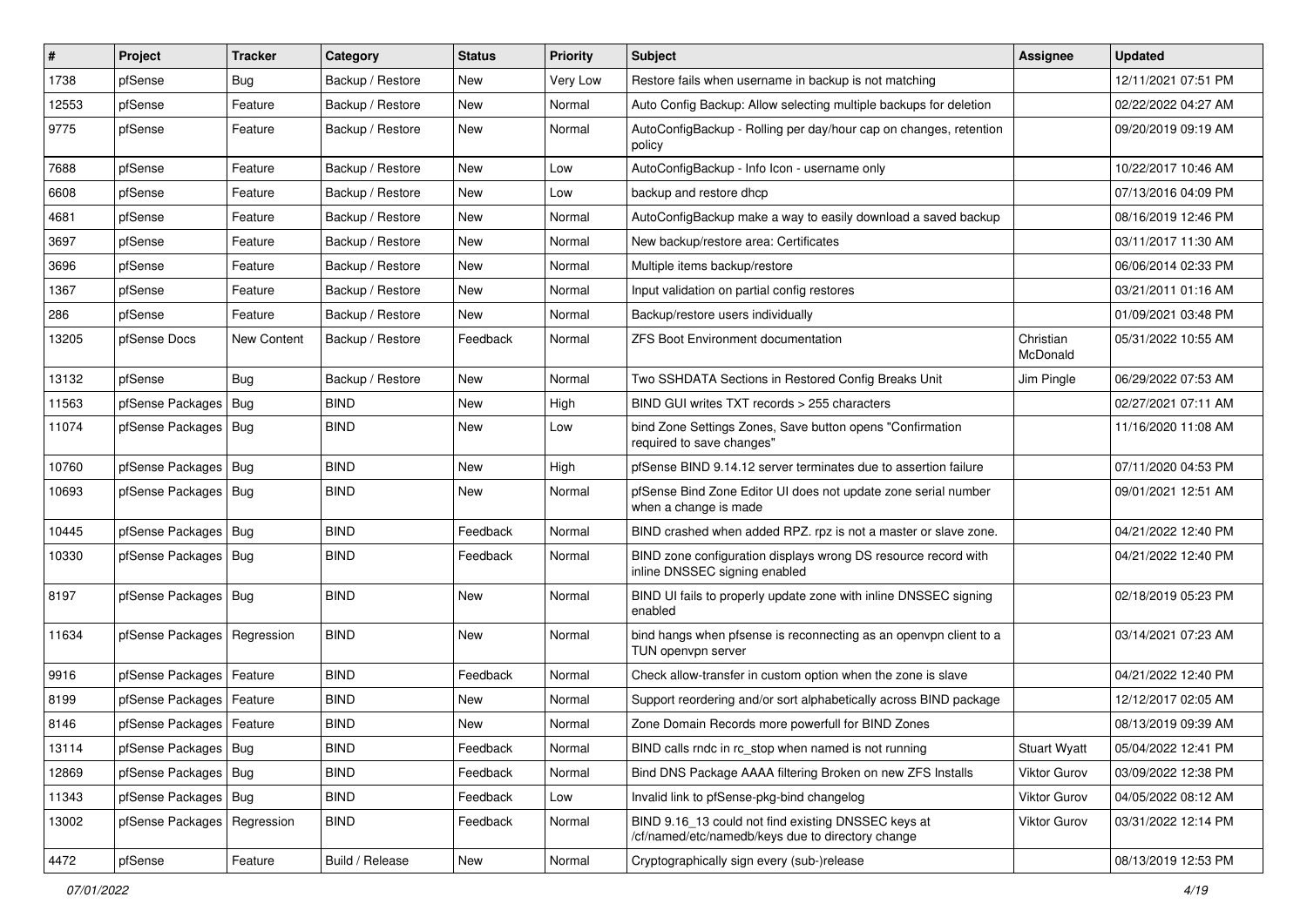| $\vert$ # | Project      | <b>Tracker</b> | Category              | <b>Status</b>                 | <b>Priority</b> | <b>Subject</b>                                                                           | Assignee             | <b>Updated</b>      |
|-----------|--------------|----------------|-----------------------|-------------------------------|-----------------|------------------------------------------------------------------------------------------|----------------------|---------------------|
| 12782     | pfSense      | Todo           | Build / Release       | <b>New</b>                    | Normal          | Disable compatibility flag                                                               | <b>Brad Davis</b>    | 06/28/2022 12:01 PM |
| 12730     | pfSense      | Bug            | <b>Captive Portal</b> | <b>New</b>                    | Normal          | RADIUS accounting does not work if WAN is down                                           |                      | 01/26/2022 05:13 AM |
| 12648     | pfSense      | <b>Bug</b>     | Captive Portal        | <b>New</b>                    | Normal          | Undocumented variables 'listenporthttp' and 'listenporthttps'                            |                      | 12/28/2021 10:44 AM |
| 12467     | pfSense      | Bug            | Captive Portal        | <b>New</b>                    | Normal          | CP error on client disconnect after reboot                                               |                      | 10/17/2021 05:35 AM |
| 12357     | pfSense      | Bug            | <b>Captive Portal</b> | <b>New</b>                    | Normal          | Captive Portal popup Logout button loads full login page in popup<br>when clicked        |                      | 10/27/2021 12:10 PM |
| 7553      | pfSense      | <b>Bug</b>     | <b>Captive Portal</b> | Confirmed                     | Very Low        | Captive portal on a parent interface blocks traffic on VLAN interfaces<br>too            |                      | 08/19/2018 03:15 PM |
| 5658      | pfSense      | <b>Bug</b>     | <b>Captive Portal</b> | Confirmed                     | Low             | Files with the same name cannot be uploaded to multiple captive<br>portal zones          |                      | 12/18/2015 07:19 PM |
| 13290     | pfSense      | Regression     | <b>Captive Portal</b> | Feedback                      | Normal          | Error "dummynet: bad switch 21!" with Captive Portals and Limiters<br>active             |                      | 07/01/2022 04:53 AM |
| 13220     | pfSense      | Feature        | <b>Captive Portal</b> | <b>New</b>                    | Very Low        | Voucher per-roll bandwidth restrictions and traffic quotas                               |                      | 05/26/2022 08:16 AM |
| 13219     | pfSense      | Feature        | Captive Portal        | New                           | Very Low        | Enable/Disable single voucher roll                                                       |                      | 05/26/2022 08:14 AM |
| 11379     | pfSense      | Feature        | <b>Captive Portal</b> | <b>New</b>                    | Normal          | <b>Template Roll Printer</b>                                                             |                      | 02/07/2021 05:26 AM |
| 11189     | pfSense      | Feature        | <b>Captive Portal</b> | <b>New</b>                    | Normal          | Captive Portal - Tarpit option                                                           |                      | 12/23/2020 06:44 PM |
| 9627      | pfSense      | Feature        | <b>Captive Portal</b> | <b>New</b>                    | Normal          | Captive Portal only shows authenticated users                                            |                      | 08/14/2019 02:48 PM |
| 7971      | pfSense      | Feature        | Captive Portal        | New                           | Normal          | Allow import, export and synchronization of MACs under Captive<br>Portal service         |                      | 10/19/2017 04:56 AM |
| 6956      | pfSense      | Feature        | <b>Captive Portal</b> | <b>New</b>                    | Normal          | Allow more control over concurrent logins                                                |                      | 11/23/2016 12:01 PM |
| 4724      | pfSense      | Feature        | <b>Captive Portal</b> | <b>New</b>                    | Low             | Captive Portal Status Add Client Hostname                                                |                      | 05/22/2015 08:38 AM |
| 3053      | pfSense      | Feature        | Captive Portal        | <b>New</b>                    | Normal          | Automatically add DHCP static addresses to CP passthru-mac                               |                      | 06/21/2013 11:54 AM |
| 2963      | pfSense      | Feature        | Captive Portal        | New                           | Normal          | Captive Portal MAC authentication request                                                |                      | 08/22/2017 09:09 PM |
| 2573      | pfSense      | Feature        | Captive Portal        | <b>New</b>                    | Normal          | Captive Portal support of RADIUS POD (Packet of Disconnect)                              |                      | 10/17/2016 03:14 AM |
| 2545      | pfSense      | Feature        | <b>Captive Portal</b> | <b>New</b>                    | Low             | CaptivePortal: Custom "Re-authenticate every x minutes"                                  |                      | 07/08/2012 05:21 PM |
| 2025      | pfSense      | Feature        | Captive Portal        | <b>New</b>                    | Normal          | Captive Portal: Easy accessible Logout page instead of Logout<br>pop-up window           |                      | 02/06/2016 04:59 AM |
| 1924      | pfSense      | Feature        | Captive Portal        | <b>New</b>                    | Normal          | Ability of CP's allowed IP addresses to use aliases                                      |                      | 07/26/2018 04:28 AM |
| 385       | pfSense      | Feature        | <b>Captive Portal</b> | <b>New</b>                    | Normal          | Reverse captive portal                                                                   |                      | 08/13/2019 12:23 PM |
| 1675      | pfSense      | Bug            | Captive Portal        | <b>New</b>                    | Normal          | Captive portal logout problems with pop-up blockers.                                     | <b>Jared Dillard</b> | 03/28/2016 01:37 PM |
| 13272     | pfSense      | <b>Bug</b>     | Captive Portal        | <b>Pull Request</b><br>Review | Very Low        | Voucher CSV output has leading space before voucher code                                 | Jim Pingle           | 06/28/2022 12:01 PM |
| 13229     | pfSense Docs | Todo           | Captive Portal        | Feedback                      | Normal          | Update documentation for IPFW to PF transition for Limiters and<br><b>Captive Portal</b> | Jim Pingle           | 05/27/2022 03:04 PM |
| 3377      | pfSense      | Feature        | <b>Captive Portal</b> | <b>New</b>                    | Normal          | OAuth2 authentication in captive portal                                                  | Jim Thompson         | 10/19/2020 09:13 AM |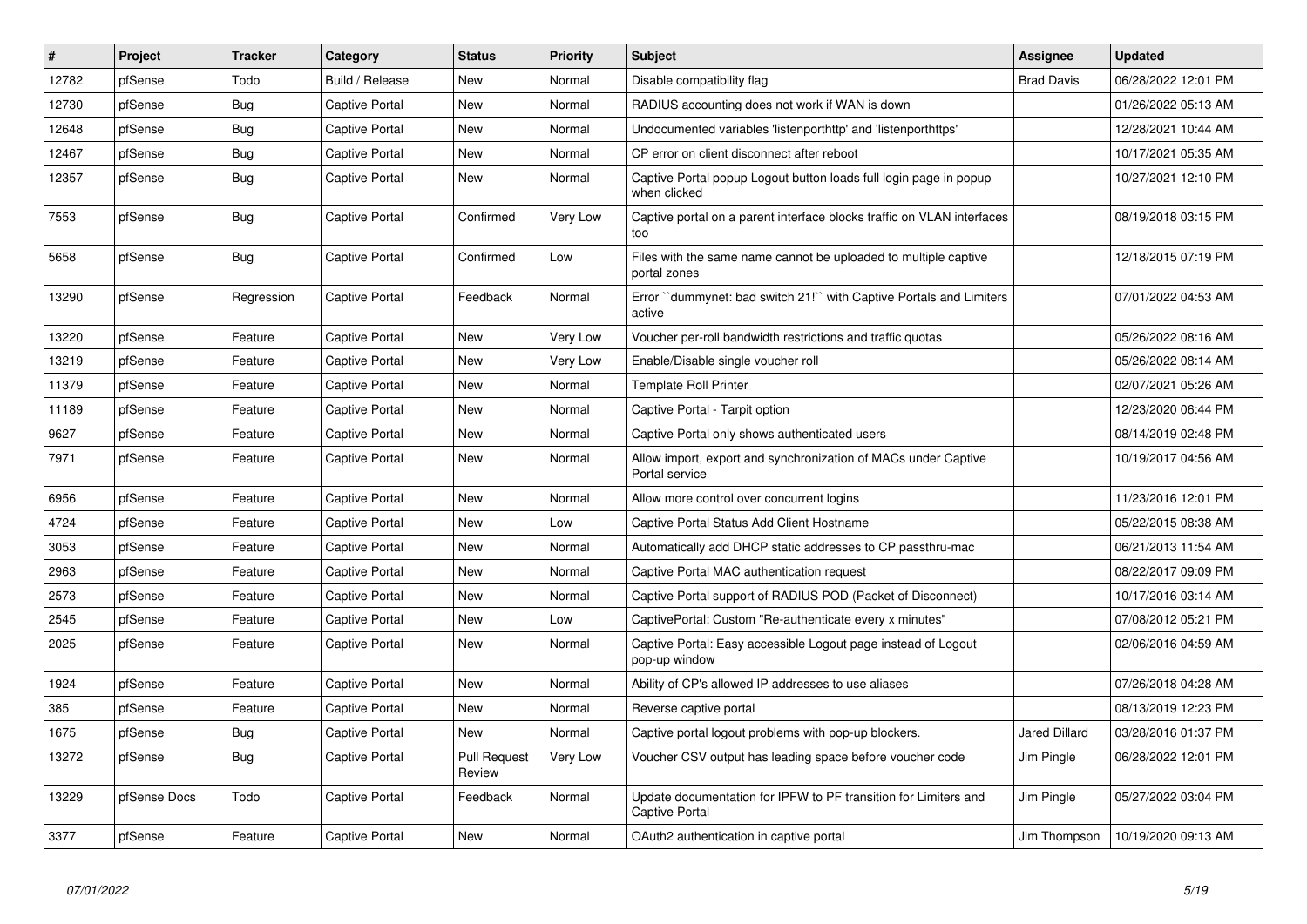| #     | Project          | <b>Tracker</b> | Category              | <b>Status</b>                 | <b>Priority</b> | Subject                                                                                                 | <b>Assignee</b>        | <b>Updated</b>      |
|-------|------------------|----------------|-----------------------|-------------------------------|-----------------|---------------------------------------------------------------------------------------------------------|------------------------|---------------------|
| 13323 | pfSense          | <b>Bug</b>     | <b>Captive Portal</b> | New                           | Normal          | Captive Portal breaks policy based routing for mac address<br>bypassed clients after upgrade to 22.05   | <b>Kristof Provost</b> | 06/30/2022 09:46 AM |
| 9970  | pfSense          | Feature        | Captive Portal        | New                           | Low             | Captive Portal and SAML2 Integration                                                                    | Mauro Braggio          | 10/12/2020 07:39 AM |
| 13226 | pfSense          | Bug            | <b>Captive Portal</b> | Confirmed                     | Normal          | Captive Portal doesn't disconnect established OpenVPN link                                              | Reid<br>Linnemann      | 05/30/2022 10:38 AM |
| 13215 | pfSense          | Bug            | Captive Portal        | Assigned                      | Normal          | Allowed MAC/IP/Hostname traffic counts for authorized users                                             | Reid<br>Linnemann      | 05/31/2022 05:31 PM |
| 1831  | pfSense          | Feature        | <b>Captive Portal</b> | New                           | Normal          | Captive portal IPv6 support                                                                             | Reid<br>Linnemann      | 06/28/2022 12:01 PM |
| 13110 | pfSense          | Bug            | CARP                  | New                           | Very Low        | changing CARP VIP address does not update outbound NAT<br>interface IP                                  |                        | 05/03/2022 02:52 PM |
| 8567  | pfSense          | <b>Bug</b>     | CARP                  | New                           | Normal          | Using IPv6 VIP alias for services may affect CARP IPv6 VIP work                                         |                        | 06/12/2018 01:26 PM |
| 8566  | pfSense          | <b>Bug</b>     | CARP                  | New                           | Normal          | Wrong IPv6 source in NS request in case using of IPv6 alias                                             |                        | 06/12/2018 01:26 PM |
| 7648  | pfSense          | <b>Bug</b>     | CARP                  | New                           | Very Low        | SPAN ports on an interface renders CARP HA inoperative                                                  |                        | 06/14/2017 09:19 PM |
| 5849  | pfSense          | Bug            | CARP                  | New                           | Normal          | Routing fail on CARP IPsec                                                                              |                        | 12/18/2021 04:41 PM |
| 4845  | pfSense          | <b>Bug</b>     | CARP                  | Confirmed                     | High            | CARP preemption doesn't switch to backup where connectivity<br>between systems is lost but not NIC link |                        | 07/28/2015 07:55 AM |
| 2218  | pfSense          | Feature        | CARP                  | New                           | Normal          | Ability to delay CARP master status at boot time                                                        |                        | 03/03/2021 11:57 AM |
| 2099  | pfSense          | Todo           | CARP                  | New                           | Normal          | Remove "queue" from CARP traffic                                                                        |                        | 01/19/2012 10:59 AM |
| 8100  | pfSense          | <b>Bug</b>     | CARP                  | New                           | Normal          | pfsync Initially Deletes States on Primary for Connections<br>Established through Secondary             | Luiz Souza             | 02/08/2022 12:59 PM |
| 13063 | pfSense Packages | Feature        | Cellular              | <b>Pull Request</b><br>Review | Normal          | Cellular package shall support more modems and NMEA port                                                |                        | 05/06/2022 02:38 PM |
| 10796 | pfSense Packages | Feature        | Cellular              | Feedback                      | Normal          | Huawei ME909u-521 support                                                                               |                        | 04/21/2022 12:40 PM |
| 12894 | pfSense Plus     | <b>Bug</b>     | Certificates          | New                           | Low             | duplicating freshly created certificates through refreshing                                             |                        | 03/03/2022 02:35 PM |
| 12737 | pfSense          | <b>Bug</b>     | Certificates          | New                           | Normal          | CApath is not defined by default in curl                                                                |                        | 06/28/2022 12:01 PM |
| 11203 | pfSense          | <b>Bug</b>     | Certificates          | New                           | Normal          | certificate manager very slow                                                                           |                        | 12/31/2020 11:57 AM |
| 7289  | pfSense          | <b>Bug</b>     | Certificates          | New                           | Low             | Generating 4096bit Certificate                                                                          |                        | 08/14/2019 09:56 AM |
| 13305 | pfSense          | Feature        | Certificates          | New                           | Normal          | Certificate Revocation page should show expiration date                                                 |                        | 06/27/2022 10:26 AM |
| 10258 | pfSense          | Feature        | Certificates          | New                           | Very Low        | allow to sign CA                                                                                        |                        | 02/20/2020 04:20 AM |
| 2276  | pfSense          | Feature        | Certificates          | New                           | Normal          | Remote CRL fetch support                                                                                |                        | 02/06/2016 04:14 AM |
| 1268  | pfSense          | Feature        | Certificates          | New                           | Normal          | Allow mass renewing of certs                                                                            |                        | 11/01/2019 03:17 PM |
| 1257  | pfSense          | Feature        | Certificates          | <b>Pull Request</b><br>Review | Normal          | Handle encypted CA/Certificate private keys                                                             |                        | 10/12/2020 07:12 AM |
| 9889  | pfSense          | <b>Bug</b>     | Certificates          | New                           | Very Low        | CRL check for Intermediate CA CRLs fails                                                                | Jim Pingle             | 11/08/2019 11:03 AM |
| 13291 | pfSense Docs     | Todo           | Configuration         | New                           | Low             | Notification documentation                                                                              |                        | 06/21/2022 10:22 AM |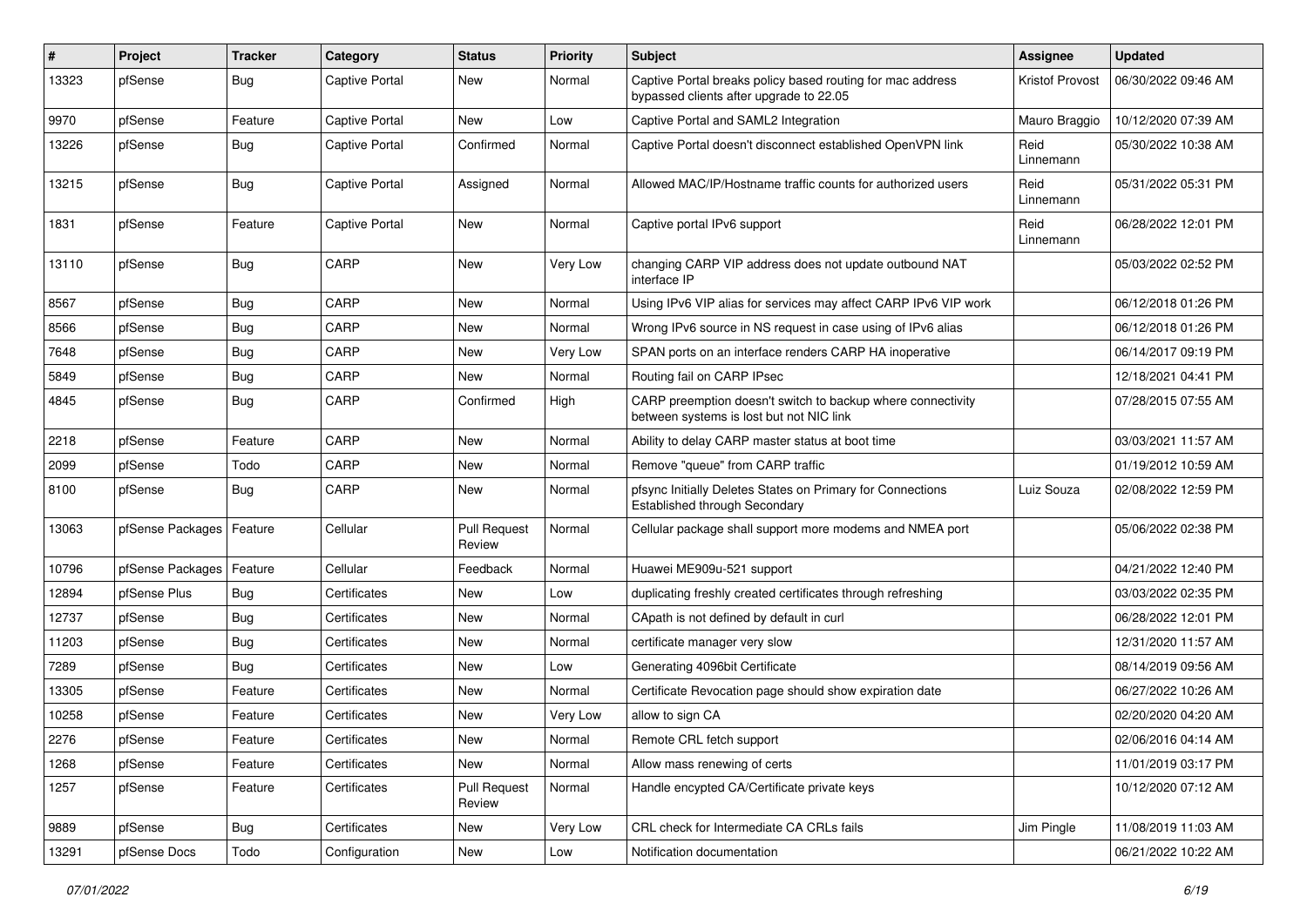| #     | Project          | <b>Tracker</b> | Category                        | <b>Status</b>                 | <b>Priority</b> | <b>Subject</b>                                                                                                        | <b>Assignee</b> | <b>Updated</b>      |
|-------|------------------|----------------|---------------------------------|-------------------------------|-----------------|-----------------------------------------------------------------------------------------------------------------------|-----------------|---------------------|
| 12402 | pfSense Docs     | Todo           | Configuration                   | <b>New</b>                    | Normal          | Feedback on Configuration - Advanced Configuration Options -<br>Notifications                                         |                 | 09/24/2021 12:46 AM |
| 12098 | pfSense Docs     | Correction     | Configuration                   | New                           | Normal          | Feedback on pfSense Configuration Recipes - Accessing a<br><b>CPE/Modem from Inside the Firewall</b>                  |                 | 07/02/2021 02:30 AM |
| 13288 | pfSense          | <b>Bug</b>     | Configuration<br>Backend        | New                           | Normal          | Encode FreeRADIUS Custom Options                                                                                      |                 | 06/20/2022 10:36 AM |
| 12483 | pfSense          | Bug            | Configuration<br>Backend        | <b>New</b>                    | Normal          | GUI creates inconsistent config.xml                                                                                   |                 | 10/23/2021 06:48 AM |
| 10833 | pfSense          | <b>Bug</b>     | Configuration<br>Backend        | New                           | Normal          | unbound exits on configuration error when link status flaps on LAN<br>interface                                       |                 | 08/13/2020 11:53 PM |
| 6398  | pfSense          | Bug            | Configuration<br>Backend        | <b>New</b>                    | Normal          | If config cannot be loaded due to corruption or bug, it isn't handled<br>gracefully (just stops)                      |                 | 08/13/2019 01:23 PM |
| 13287 | pfSense          | Feature        | Configuration<br>Backend        | <b>New</b>                    | Normal          | Encode OpenVPN Custom Options                                                                                         |                 | 06/20/2022 10:33 AM |
| 3895  | pfSense          | Feature        | Configuration<br>Backend        | <b>New</b>                    | Normal          | Timeout for "Apply change"                                                                                            |                 | 01/25/2021 08:07 AM |
| 5902  | pfSense          | Todo           | Configuration<br>Backend        | New                           | Normal          | Use a common place for default values                                                                                 |                 | 08/13/2019 12:53 PM |
| 13249 | pfSense          | <b>Bug</b>     | Console Menu                    | <b>New</b>                    | Normal          | Running playback comands multiple times results in PHP error                                                          |                 | 06/06/2022 07:02 AM |
| 7747  | pfSense          | Feature        | Console Menu                    | New                           | Normal          | Minor UI Tweak: Make hitting enter on the console (esp via SSH)<br>should not log you out, but simply redraw the menu |                 | 08/01/2017 04:03 PM |
| 6469  | pfSense          | Feature        | Console Menu                    | New                           | Normal          | Improve help + self documentation in console PHP shell                                                                |                 | 08/13/2019 01:23 PM |
| 13268 | pfSense          | Todo           | Console Menu                    | Ready To Test                 | Normal          | columns don't align nicely in console with medium-long interface<br>names                                             |                 | 06/12/2022 10:32 PM |
| 13258 | pfSense          | <b>Bug</b>     | Console Menu                    | <b>Pull Request</b><br>Review | Low             | secret menu option 100                                                                                                | Jim Pingle      | 06/28/2022 12:01 PM |
| 2693  | pfSense          | Feature        | Console Menu                    | <b>New</b>                    | Normal          | Allow mapping mapping non-physical interfaces via console                                                             | Mathieu Simon   | 11/27/2012 03:00 PM |
| 11970 | pfSense Packages | Bug            | Coreboot                        | <b>New</b>                    | Normal          | Netgate Firmware Upgrade Doesn't Work on XG-2758                                                                      |                 | 04/21/2022 12:39 PM |
| 13074 | pfSense Plus     | Bug            | Cryptographic<br><b>Modules</b> | New                           | Normal          | AES-GCM with SafeXcel on Netgate 2100 causes MBUF overload                                                            |                 | 06/12/2022 11:14 AM |
| 12658 | pfSense Packages | Feature        | darkstat                        | <b>New</b>                    | Normal          | Adding prometheus metrics to darkstat                                                                                 |                 | 05/27/2022 09:44 PM |
| 13325 | pfSense Plus     | <b>Bug</b>     | Dashboard                       | New                           | Normal          | System Information Widget Reloading                                                                                   |                 | 06/30/2022 12:00 PM |
| 11759 | pfSense          | Bug            | Dashboard                       | <b>New</b>                    | Normal          | Traffic graphs on dashboard double upload on pppoe links                                                              |                 | 12/30/2021 04:00 AM |
| 9677  | pfSense          | <b>Bug</b>     | Dashboard                       | <b>New</b>                    | Normal          | Dashboard hangs when widget needs data from a remote host<br>which is down                                            |                 | 08/13/2019 09:15 AM |
| 9353  | pfSense          | Bug            | Dashboard                       | New                           | Low             | PHPSession errors from limited access to dashboard and widgets                                                        |                 | 10/06/2020 09:31 AM |
| 8157  | pfSense          | Bug            | Dashboard                       | New                           | Very Low        | Traffic Graph clutter from time to time                                                                               |                 | 12/03/2017 06:40 AM |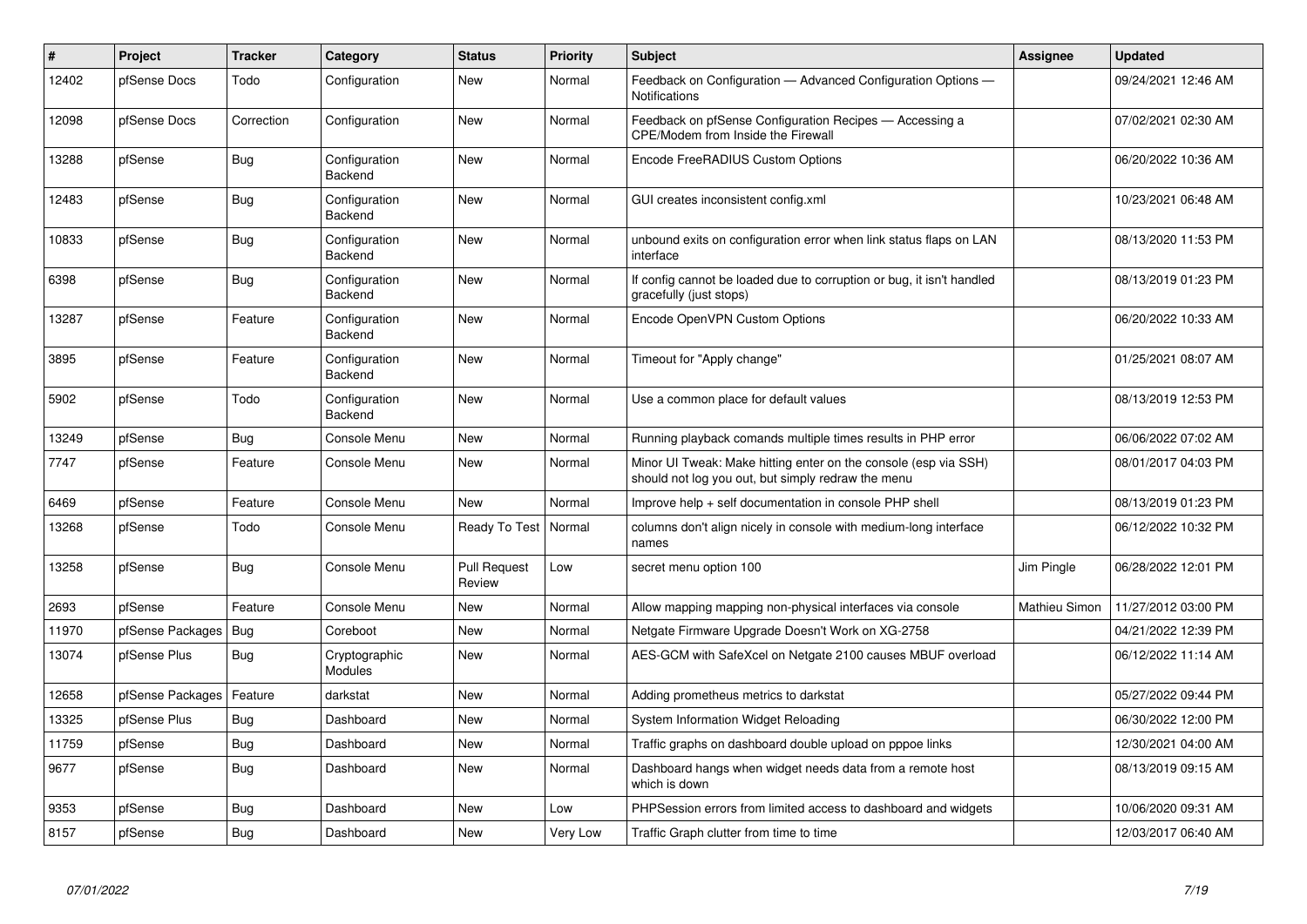| $\vert$ # | <b>Project</b> | <b>Tracker</b>     | Category        | <b>Status</b>                 | <b>Priority</b> | <b>Subject</b>                                                                                         | Assignee             | <b>Updated</b>      |
|-----------|----------------|--------------------|-----------------|-------------------------------|-----------------|--------------------------------------------------------------------------------------------------------|----------------------|---------------------|
| 7857      | pfSense        | Bug                | Dashboard       | <b>New</b>                    | Very Low        | Interfaces Widget U/I fails to wrap IPV6 addresses when the string is<br>too wide for the widget       |                      | 08/13/2019 09:15 AM |
| 7788      | pfSense        | <b>Bug</b>         | Dashboard       | <b>New</b>                    | Low             | Irregular updating of widgets like cpu/uptime on system widget.                                        |                      | 08/21/2019 09:03 AM |
| 7113      | pfSense        | <b>Bug</b>         | Dashboard       | <b>New</b>                    | Normal          | Interface name in Traffic Graphs                                                                       |                      | 12/31/2021 05:40 PM |
| 3411      | pfSense        | <b>Bug</b>         | Dashboard       | <b>New</b>                    | Low             | Interfaces and statistics dashboard widgets very slow with large<br>numbers of interfaces              |                      | 01/24/2014 02:09 AM |
| 13168     | pfSense        | Feature            | Dashboard       | <b>New</b>                    | Low             | Multiple Dashboard views for a single user                                                             |                      | 05/16/2022 07:53 AM |
| 13165     | pfSense        | Feature            | Dashboard       | <b>Pull Request</b><br>Review | Normal          | Feat: live update for Services dashboard widget                                                        |                      | 05/15/2022 01:48 AM |
| 10401     | pfSense        | Feature            | Dashboard       | <b>New</b>                    | Normal          | Request: ability to sort/separate stopped/running Service(s) on<br>Dashboard -> Services Status widget |                      | 03/31/2020 04:48 PM |
| 10395     | pfSense        | Feature            | Dashboard       | <b>New</b>                    | Low             | Add Dashboard System Information support for more PC Engines<br><b>APU</b> boards                      |                      | 02/17/2022 01:02 AM |
| 10280     | pfSense        | Feature            | Dashboard       | <b>New</b>                    | Low             | DHCP Leases widget                                                                                     |                      | 11/07/2020 09:18 PM |
| 8458      | pfSense        | Feature            | Dashboard       | <b>New</b>                    | Low             | Allow reordering of interface widget                                                                   |                      | 08/14/2019 10:52 AM |
| 7974      | pfSense        | Feature            | Dashboard       | <b>New</b>                    | Normal          | <b>ZFS RAID Monitor Not available</b>                                                                  |                      | 08/20/2019 01:34 PM |
| 7934      | pfSense        | Feature            | Dashboard       | <b>New</b>                    | Very Low        | format support phone# for international use                                                            |                      | 10/12/2017 04:38 PM |
| 7182      | pfSense        | Feature            | Dashboard       | <b>New</b>                    | Normal          | Break up System Widget on the Dashboard                                                                |                      | 08/21/2019 08:59 AM |
| 5567      | pfSense        | Feature            | Dashboard       | <b>New</b>                    | Low             | CARP status widget does not update in real time                                                        |                      | 08/20/2019 03:33 PM |
| 4646      | pfSense        | Feature            | Dashboard       | <b>New</b>                    | Normal          | Recover valuable vertical screen real estate in dashboard                                              |                      | 04/20/2015 07:46 PM |
| 2479      | pfSense        | Feature            | Dashboard       | <b>New</b>                    | Normal          | Allow reordering of the traffic graphs on the dashboard                                                |                      | 06/08/2012 04:13 PM |
| 6390      | pfSense        | Todo               | Dashboard       | <b>New</b>                    | Low             | Autoscale from Traffic Graph not correct size (big graphs)                                             |                      | 05/23/2016 01:38 PM |
| 7387      | pfSense        | <b>Bug</b>         | Dashboard       | <b>New</b>                    | Low             | New Traffic Graph in dashboard resets inverted view to normal view                                     | <b>Jared Dillard</b> | 12/11/2021 08:14 PM |
| 12673     | pfSense        | Bug                | Dashboard       | <b>Pull Request</b><br>Review | Normal          | Firewall Logs Widget fails to update at intervals below 5 seconds.                                     | <b>Viktor Gurov</b>  | 06/28/2022 12:01 PM |
| 7244      | pfSense        | Feature            | Developer Tools | <b>New</b>                    | Normal          | Publish pfsense as a Vagrant Basebox                                                                   |                      | 01/29/2019 04:09 AM |
| 1219      | pfSense        | Feature            | Developer Tools | <b>New</b>                    | Low             | Ship DTRACE enabled kernels in the images                                                              |                      | 07/26/2017 03:14 AM |
| 11471     | pfSense Docs   | Todo               | Development     | <b>New</b>                    | Low             | Feedback on Development - Developing Packages                                                          | Jim Pingle           | 02/19/2021 02:52 PM |
| 8852      | pfSense Docs   | Correction         | <b>DHCP</b>     | <b>New</b>                    | Normal          | [feedback form] Unclear about "Client Identifier" in a static mapping                                  | Jim Pingle           | 09/23/2020 02:30 PM |
| 11071     | pfSense Docs   | <b>New Content</b> | <b>DHCP</b>     | <b>New</b>                    | Normal          | Feedback on Services - IPv6 Router Advertisements                                                      | Jim Pingle           | 12/08/2020 09:25 AM |
| 13321     | pfSense        | <b>Bug</b>         | DHCP (IPv4)     | <b>Pull Request</b><br>Review | Normal          | dhcpleases handles duplicate hostnames incorrectly                                                     |                      | 06/30/2022 07:06 AM |
| 13273     | pfSense        | Bug                | DHCP (IPv4)     | <b>New</b>                    | Normal          | dhclient can use conflicting recorded leases                                                           |                      | 06/14/2022 11:07 AM |
| 13263     | pfSense        | Bug                | DHCP (IPv4)     | <b>New</b>                    | Low             | Deleting a static DHCP entry when the related IP is not in the arp<br>table spams the log              |                      | 06/10/2022 11:18 AM |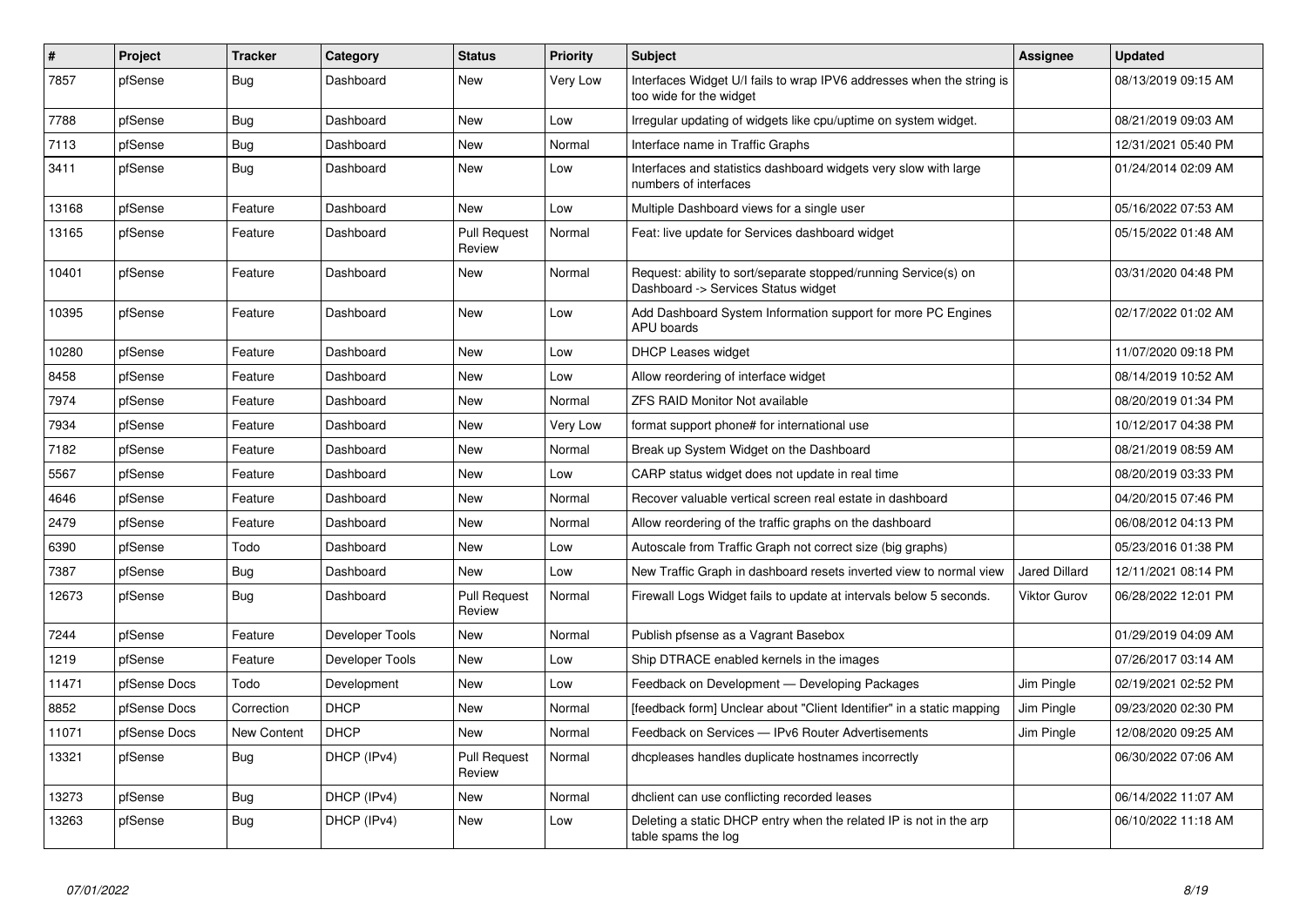| #     | Project | <b>Tracker</b> | Category    | <b>Status</b> | <b>Priority</b> | Subject                                                                                            | Assignee | <b>Updated</b>      |
|-------|---------|----------------|-------------|---------------|-----------------|----------------------------------------------------------------------------------------------------|----------|---------------------|
| 12959 | pfSense | <b>Bug</b>     | DHCP (IPv4) | Feedback      | Normal          | dhcplease process wrongly update host file if client-hostname is<br>empty                          |          | 07/01/2022 09:10 AM |
| 12922 | pfSense | <b>Bug</b>     | DHCP (IPv4) | New           | Normal          | Classless static routes received on DHCP WAN can override chosen<br>default gateway                |          | 03/28/2022 10:08 AM |
| 12070 | pfSense | <b>Bug</b>     | DHCP (IPv4) | <b>New</b>    | Low             | VLAN0 for WAN DHCP                                                                                 |          | 12/23/2021 04:31 PM |
| 12067 | pfSense | <b>Bug</b>     | DHCP (IPv4) | New           | Very Low        | <b>DHCP Monitoring Statistics Error</b>                                                            |          | 06/21/2021 08:39 AM |
| 9343  | pfSense | <b>Bug</b>     | DHCP (IPv4) | <b>New</b>    | Normal          | diag_arp.php times out with large DHCPD leases table                                               |          | 08/14/2019 01:19 PM |
| 8614  | pfSense | <b>Bug</b>     | DHCP (IPv4) | New           | Normal          | Cannot remove Additional BOOTP/DHCP Options                                                        |          | 08/21/2019 09:15 AM |
| 7172  | pfSense | <b>Bug</b>     | DHCP (IPv4) | New           | Normal          | Sorting by hostname in Services > DHCP Server > LAN should be<br>"natural" (alphanumeric friendly) |          | 08/20/2019 03:47 PM |
| 6362  | pfSense | Bug            | DHCP (IPv4) | Confirmed     | Normal          | DHCP Client ID not used                                                                            |          | 07/09/2021 06:30 AM |
| 4061  | pfSense | <b>Bug</b>     | DHCP (IPv4) | Confirmed     | Normal          | dhcpd doesn't send client-hostname to peer, breaking DHCP lease<br>registrations w/HA              |          | 02/24/2017 08:58 PM |
| 3771  | pfSense | <b>Bug</b>     | DHCP (IPv4) | New           | Normal          | Webinterface and dhcpdcrashes with 500+ static leases                                              |          | 08/21/2019 09:26 AM |
| 3404  | pfSense | Bug            | DHCP (IPv4) | New           | Normal          | DHCP Server Fails to Start on Interfaces that are Slow to Come<br><b>Online During Boot</b>        |          | 02/11/2014 05:09 PM |
| 13256 | pfSense | Feature        | DHCP (IPv4) | <b>New</b>    | Normal          | Better handling of duplicate IPs in static DHCP assignments                                        |          | 06/11/2022 04:51 PM |
| 11927 | pfSense | Feature        | DHCP (IPv4) | Feedback      | Normal          | Allow DHCP not to serve a gateway - small fix                                                      |          | 01/03/2022 04:17 PM |
| 11004 | pfSense | Feature        | DHCP (IPv4) | New           | Low             | DHCP reservations with no IP address show entries in DHCP leases                                   |          | 10/26/2020 07:22 AM |
| 10802 | pfSense | Feature        | DHCP (IPv4) | New           | Very Low        | Seperator for DHCP Static Mapped leases                                                            |          | 07/31/2020 10:30 AM |
| 10345 | pfSense | Feature        | DHCP (IPv4) | <b>New</b>    | Normal          | DHCP lease distinction between online and offline                                                  |          | 03/16/2020 07:56 AM |
| 10250 | pfSense | Feature        | DHCP (IPv4) | New           | Very Low        | DHCP lease view by interface                                                                       |          | 02/11/2020 07:47 AM |
| 9732  | pfSense | Feature        | DHCP (IPv4) | <b>New</b>    | Normal          | System UTC time offset in DHCP Option 2                                                            |          | 09/06/2019 08:39 PM |
| 9130  | pfSense | Feature        | DHCP (IPv4) | New           | Normal          | Request ID [#INC-16195]: DHCP - PXE Boot                                                           |          | 09/10/2020 01:39 PM |
| 8879  | pfSense | Feature        | DHCP (IPv4) | <b>New</b>    | Very Low        | DHCP options ADD force options                                                                     |          | 09/07/2018 09:14 AM |
| 8330  | pfSense | Feature        | DHCP (IPv4) | <b>New</b>    | Normal          | add options for ddns-local-address statements                                                      |          | 04/27/2021 12:31 PM |
| 7441  | pfSense | Feature        | DHCP (IPv4) | <b>New</b>    | Low             | Display start/end times for Static Mapping leases on DHCP<br>Leases/DHCPv6 Leases                  |          | 08/21/2019 10:48 AM |
| 7405  | pfSense | Feature        | DHCP (IPv4) | <b>New</b>    | Normal          | Ability to add dhcp host reservations from "Diagnostics -> ARP<br>table"                           |          | 10/12/2020 08:22 AM |
| 6960  | pfSense | Feature        | DHCP (IPv4) | New           | Normal          | Consider replacing ISC DHCP server with KEA DHCP                                                   |          | 09/24/2020 01:59 PM |
| 6615  | pfSense | Feature        | DHCP (IPv4) | New           | Normal          | new DHCP server option                                                                             |          | 08/13/2019 01:39 PM |
| 6544  | pfSense | Feature        | DHCP (IPv4) | New           | Very Low        | RFC 3046 DHCP Option 82 support (and RFC 3315/4649/4580 for<br>IPv6                                |          | 07/13/2020 02:14 AM |
| 5080  | pfSense | Feature        | DHCP (IPv4) | New           | Normal          | Settings tab under Services>DHCP Server                                                            |          | 08/13/2019 12:53 PM |
| 4899  | pfSense | Feature        | DHCP (IPv4) | New           | Normal          | Additional BOOTP/DHCP Options should allow a force option                                          |          | 01/02/2018 02:24 PM |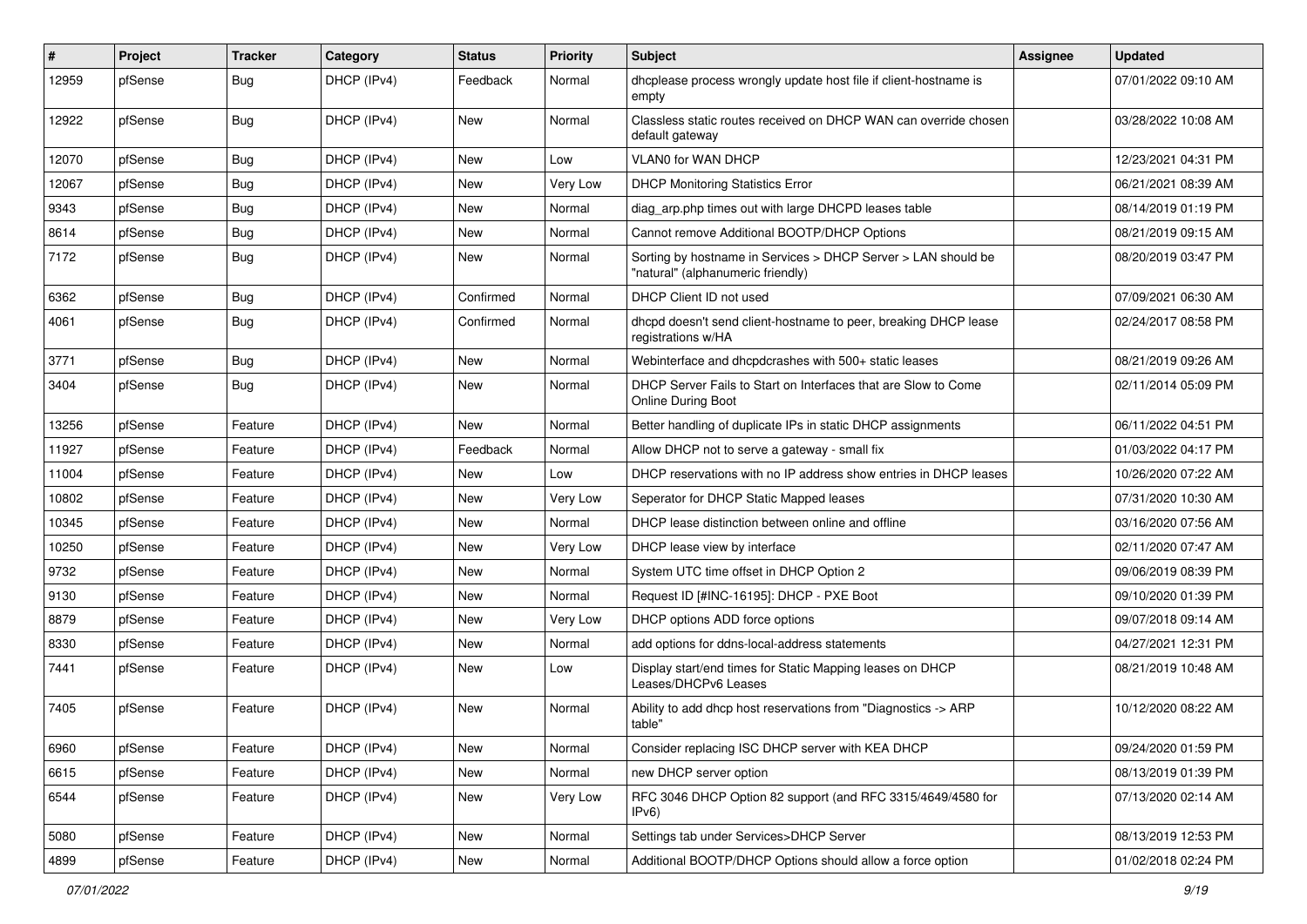| $\vert$ # | Project | <b>Tracker</b> | Category    | <b>Status</b>                 | <b>Priority</b> | <b>Subject</b>                                                                                                                     | <b>Assignee</b>      | <b>Updated</b>      |
|-----------|---------|----------------|-------------|-------------------------------|-----------------|------------------------------------------------------------------------------------------------------------------------------------|----------------------|---------------------|
| 3534      | pfSense | Feature        | DHCP (IPv4) | New                           | Normal          | DDNS using arbitrary zone primary                                                                                                  |                      | 07/08/2014 11:40 AM |
| 2983      | pfSense | Feature        | DHCP (IPv4) | <b>New</b>                    | Normal          | DHCPD: Add vendor-class-identifier and MAC-OIDs                                                                                    |                      | 05/29/2020 09:24 PM |
| 2774      | pfSense | Feature        | DHCP (IPv4) | New                           | Normal          | Extend DHCP Pools code to allow using different subnets                                                                            |                      | 08/19/2019 10:27 AM |
| 2323      | pfSense | Feature        | DHCP (IPv4) | New                           | Low             | GUI doesn't allow to configure DHCP server to serve IP addresses<br>belonging to subnets wich are not associated with an interface |                      | 08/19/2019 10:27 AM |
| 13250     | pfSense | Todo           | DHCP (IPv4) | <b>New</b>                    | <b>Very Low</b> | Clean up DHCP Server option language                                                                                               | Jim Pingle           | 06/28/2022 12:01 PM |
| 4451      | pfSense | Bug            | DHCP (IPv4) | <b>New</b>                    | Low             | Status DHCP Leases shows double entries for static entries without<br>IP address                                                   | <b>Phillip Davis</b> | 05/21/2022 04:55 PM |
| 8179      | pfSense | Bug            | DHCP (IPv4) | Feedback                      | Normal          | Incorrect reverse DNS zone in DHCP server config for<br>non-octet-aligned subnet mask                                              | Renato Botelho       | 02/09/2022 11:17 PM |
| 13217     | pfSense | Bug            | DHCP (IPv4) | New                           | Normal          | dhclient using default pid file location which does not exist                                                                      | Viktor Gurov         | 05/26/2022 08:09 AM |
| 13253     | pfSense | <b>Bug</b>     | DHCP (IPv6) | <b>New</b>                    | Normal          | dhcp6c" is not restarted when applying settings when multiple<br>WANs are configured for DHCP6                                     |                      | 06/28/2022 12:01 PM |
| 13237     | pfSense | Bug            | DHCP (IPv6) | <b>New</b>                    | Normal          | dhcp6c script cannot be executed safely                                                                                            |                      | 06/01/2022 11:20 AM |
| 12947     | pfSense | Bug            | DHCP (IPv6) | <b>Pull Request</b><br>Review | Normal          | DHCP6 client does not take any action if the interface IPv6 address<br>changes during renewal                                      |                      | 06/28/2022 12:01 PM |
| 12823     | pfSense | <b>Bug</b>     | DHCP (IPv6) | New                           | Normal          | Multiple DHCP6 WAN connections PPPoE interface 'defached'<br>status                                                                |                      | 02/18/2022 05:39 AM |
| 10822     | pfSense | Bug            | DHCP (IPv6) | New                           | Normal          | Deprecated IPv6 prefix won't be announced as deprecated to clients                                                                 |                      | 08/10/2020 09:23 AM |
| 10714     | pfSense | Bug            | DHCP (IPv6) | <b>New</b>                    | Normal          | radvd only gives out the prefix of the "first" IPv6 address of an<br>interface                                                     |                      | 10/06/2020 01:03 PM |
| 9136      | pfSense | Bug            | DHCP (IPv6) | New                           | High            | IPv6 Tracking Interfaces Lose IPv6 Address in Certain Cases                                                                        |                      | 04/21/2022 12:39 PM |
| 7821      | pfSense | <b>Bug</b>     | DHCP (IPv6) | <b>New</b>                    | Normal          | GIF does not support broadcast                                                                                                     |                      | 08/29/2017 10:50 AM |
| 7734      | pfSense | <b>Bug</b>     | DHCP (IPv6) | <b>New</b>                    | Normal          | Using opton ia pd0 does not renew prefix and prefix get dropped                                                                    |                      | 07/31/2017 03:46 AM |
| 7138      | pfSense | Bug            | DHCP (IPv6) | Assigned                      | Normal          | Pfsense wide dhcpv6 client doesn't recognise ifid statement                                                                        |                      | 04/21/2022 12:39 PM |
| 6691      | pfSense | Bug            | DHCP (IPv6) | New                           | Normal          | dhcp6c quits after only two tries if no response was received                                                                      |                      | 12/07/2020 04:25 PM |
| 6051      | pfSense | <b>Bug</b>     | DHCP (IPv6) | New                           | Normal          | DHCPv6 Client Failure for additional WAN Address causes<br>2-seconds-service-restart-loop                                          |                      | 12/03/2020 01:08 AM |
| 13248     | pfSense | Regression     | DHCP (IPv6) | New                           | Normal          | IPv6 Router Advertisements runs when config.xml does not contain<br>an entry for the interface                                     |                      | 06/05/2022 07:44 PM |
| 12581     | pfSense | Regression     | DHCP (IPv6) | <b>New</b>                    | Normal          | CARP IPv6 assigned address does not get advertised to endpoints<br>with RADV                                                       |                      | 12/16/2021 02:34 PM |
| 13296     | pfSense | Feature        | DHCP (IPv6) | New                           | Normal          | Add support for DHCP6 OPTION PD EXCLUDE (RFC 6603)                                                                                 |                      | 06/24/2022 10:10 PM |
| 9575      | pfSense | Feature        | DHCP (IPv6) | New                           | Very Low        | RFC 7078 - Distributing Address Selection Policy Using DHCPv6                                                                      |                      | 08/14/2019 02:39 PM |
| 9536      | pfSense | Feature        | DHCP (IPv6) | New                           | Normal          | Support dynamic prefix in DHCPv6 Server                                                                                            |                      | 05/25/2022 04:27 AM |
| 6283      | pfSense | Feature        | DHCP (IPv6) | New                           | Normal          | Register DHCPv6 leases with DNS resolver                                                                                           |                      | 08/21/2019 10:48 AM |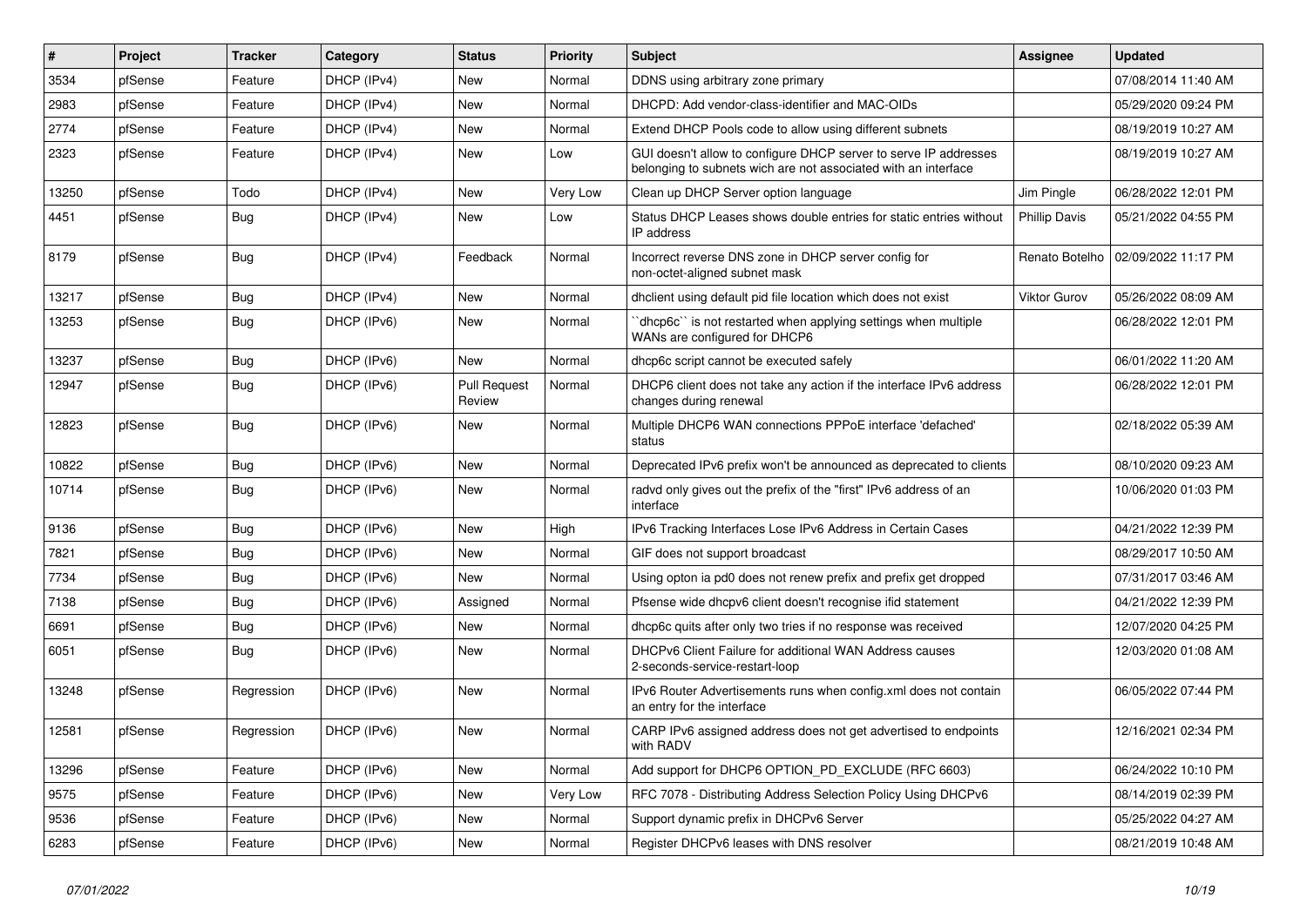| #     | Project      | <b>Tracker</b> | Category             | <b>Status</b>                 | <b>Priority</b> | Subject                                                                      | <b>Assignee</b>    | <b>Updated</b>      |
|-------|--------------|----------------|----------------------|-------------------------------|-----------------|------------------------------------------------------------------------------|--------------------|---------------------|
| 5950  | pfSense      | Feature        | DHCP (IPv6)          | New                           | Normal          | DHCPv6 Server support for PD of PD-obtained networks                         |                    | 03/04/2016 03:04 AM |
| 3185  | pfSense      | Feature        | DHCP (IPv6)          | New                           | Normal          | Accommodate a DHCPv6 failover-like mechanism                                 |                    | 11/24/2017 10:44 AM |
| 6873  | pfSense      | Bug            | DHCP (IPv6)          | New                           | Low             | radvd - Too many addresses in RDNSS section when previously<br>using DHCPv6  | Dominic<br>McKeown | 06/06/2018 10:45 AM |
| 12508 | pfSense      | <b>Bug</b>     | <b>DHCP Relay</b>    | New                           | Normal          | DHCP Relay over VPN                                                          |                    | 11/06/2021 11:25 AM |
| 11149 | pfSense      | <b>Bug</b>     | <b>DHCP Relay</b>    | New                           | Normal          | DHCP relay won't start with DHCP server behind gateway                       |                    | 03/22/2021 05:13 AM |
| 10715 | pfSense      | <b>Bug</b>     | <b>DHCP Relay</b>    | New                           | Normal          | DHCPv6 relay always uses the "first" IPv6 address of an interface            |                    | 06/29/2020 05:01 AM |
| 4680  | pfSense      | <b>Bug</b>     | <b>DHCP Relay</b>    | <b>New</b>                    | Normal          | DHCP relay does not work with DHCP server on other end of<br>OpenVPN tunnel  |                    | 05/05/2015 06:55 PM |
| 12120 | pfSense      | Feature        | <b>DHCP Relay</b>    | New                           | Normal          | Permit several sets of destination DHCP servers in DHCP relay                |                    | 07/11/2021 05:41 PM |
| 9680  | pfSense      | Feature        | DHCP Relav           | New                           | Normal          | Seperate DHCP Server and relay per interface                                 |                    | 02/27/2020 10:47 AM |
| 10904 | pfSense      | Feature        | <b>DHCP Relay</b>    | <b>Pull Request</b><br>Review | Normal          | Support vti interfaces in dhcrelay                                           | Luiz Souza         | 10/12/2020 07:35 AM |
| 12757 | pfSense      | Bug            | Diagnostics          | <b>Pull Request</b><br>Review | Very Low        | Clean up /etc/inc/filter.inc use of pfctl -F                                 |                    | 06/28/2022 12:01 PM |
| 7848  | pfSense      | <b>Bug</b>     | Diagnostics          | New                           | Low             | NDP Table Sort by Expiration Error                                           |                    | 08/26/2019 02:56 PM |
| 7590  | pfSense      | Bug            | Diagnostics          | New                           | Normal          | diag edit do not save when nothing to sae (in directory browse view)         |                    | 05/20/2017 05:04 PM |
| 7589  | pfSense      | <b>Bug</b>     | Diagnostics          | <b>New</b>                    | Normal          | diag edit.php old print info box                                             |                    | 05/20/2017 05:02 PM |
| 3796  | pfSense      | Bug            | Diagnostics          | Confirmed                     | Normal          | States summary fails and is very slow with large state tables                |                    | 12/11/2021 08:03 PM |
| 13322 | pfSense      | Feature        | Diagnostics          | New                           | Low             | Define Packet Capture Protocol                                               |                    | 06/30/2022 06:45 AM |
| 12343 | pfSense      | Feature        | Diagnostics          | <b>New</b>                    | Low             | Real time traffic monitoring                                                 |                    | 09/06/2021 01:26 PM |
| 11856 | pfSense      | Feature        | Diagnostics          | New                           | Normal          | Replace/add Alias or DNS names for known LAN addresses in the<br>State table |                    | 04/27/2021 08:01 AM |
| 9718  | pfSense      | Feature        | Diagnostics          | <b>New</b>                    | Low             | Make diag_states_summary table sortable                                      |                    | 10/06/2020 09:12 AM |
| 7459  | pfSense      | Feature        | Diagnostics          | New                           | Low             | "Refresh" button for Diagnostics/Tables display                              |                    | 08/21/2019 09:27 AM |
| 7442  | pfSense      | Feature        | Diagnostics          | New                           | Low             | Suggestions for Diagnostics / ARP Table and Diagnostics / NDP<br>Table       |                    | 08/21/2019 09:27 AM |
| 6804  | pfSense      | Feature        | Diagnostics          | New                           | Very Low        | Add row counter into Diagnostics -> Edit File                                |                    | 08/20/2019 03:44 PM |
| 5556  | pfSense      | Feature        | Diagnostics          | New                           | Normal          | No error when downloading non-existing file on Diagnostics/Execute           |                    | 08/20/2019 03:43 PM |
| 4914  | pfSense      | Feature        | Diagnostics          | New                           | Low             | <b>Packet Capture Settings</b>                                               |                    | 08/20/2019 08:51 AM |
| 4456  | pfSense      | Feature        | Diagnostics          | New                           | Normal          | Packet capture additional filtering options                                  |                    | 08/20/2019 03:30 PM |
| 1656  | pfSense      | Feature        | Diagnostics          | New                           | Normal          | Teach pfctl to kill states by port number                                    |                    | 08/21/2019 09:55 AM |
| 12791 | pfSense Docs | New Content    | Diagnostics          | New                           | Normal          | Diagnostic Information for Support (pfSense)                                 |                    | 02/13/2022 08:49 PM |
| 12883 | pfSense Docs | Todo           | <b>DNS</b>           | New                           | Normal          | Feedback on Services - DNS Resolver - Host Overrides                         |                    | 02/28/2022 07:54 PM |
| 7329  | pfSense      | <b>Bug</b>     | <b>DNS Forwarder</b> | New                           | Low             | DHCP Not Updating DNS                                                        |                    | 01/21/2022 09:16 PM |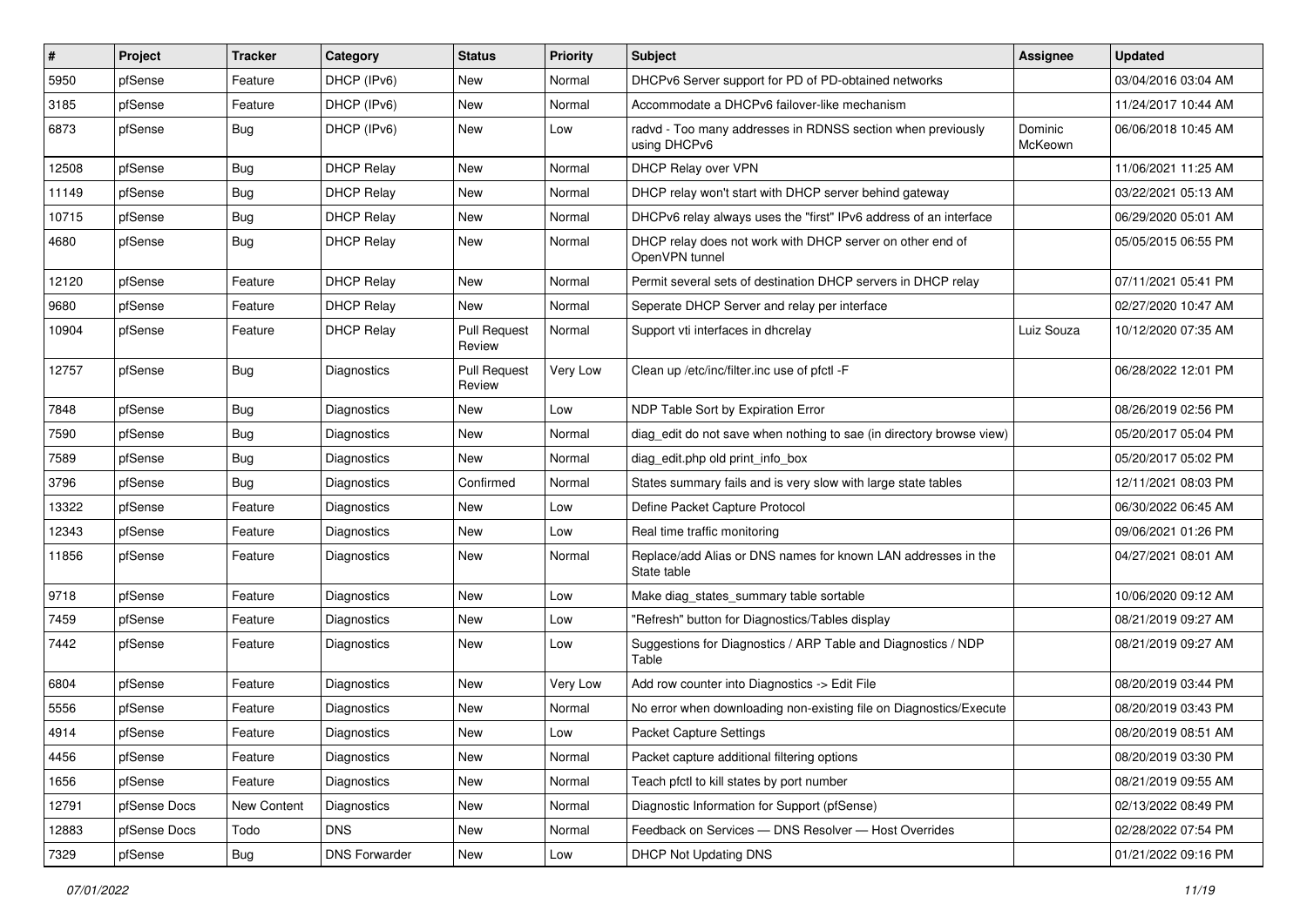| #     | Project | <b>Tracker</b> | Category             | <b>Status</b> | <b>Priority</b> | <b>Subject</b>                                                                                                                | <b>Assignee</b> | <b>Updated</b>      |
|-------|---------|----------------|----------------------|---------------|-----------------|-------------------------------------------------------------------------------------------------------------------------------|-----------------|---------------------|
| 12139 | pfSense | Feature        | <b>DNS Forwarder</b> | <b>New</b>    | Normal          | Add support in for specifying a DNSMASQ configuration file                                                                    |                 | 07/16/2021 09:45 PM |
| 2410  | pfSense | Feature        | <b>DNS Forwarder</b> | <b>New</b>    | Normal          | Support name based aliasing via CNAMEs or some other<br>mechanism.                                                            |                 | 12/11/2012 09:56 PM |
| 13254 | pfSense | Bug            | <b>DNS Resolver</b>  | <b>New</b>    | Normal          | DNS resolver does not update "unbound.conf" file during link down<br>events                                                   |                 | 06/28/2022 12:01 PM |
| 12612 | pfSense | <b>Bug</b>     | <b>DNS Resolver</b>  | New           | Normal          | DNS Resolver is restarted during every "rc.newwanip" event                                                                    |                 | 06/28/2022 12:01 PM |
| 10624 | pfSense | Bug            | <b>DNS Resolver</b>  | New           | Normal          | Unbound configuration memory leak with python module $+$ register<br>DHCP leases active                                       |                 | 02/26/2021 10:27 AM |
| 10342 | pfSense | <b>Bug</b>     | <b>DNS Resolver</b>  | New           | Normal          | Unbound domain overrides stop resolving periodically. They only<br>resume after the service has been restarted.               |                 | 03/13/2020 10:35 AM |
| 10143 | pfSense | Bug            | <b>DNS Resolver</b>  | <b>New</b>    | Normal          | System hostname DNS entry is assigned to the wrong IP on<br>multi-wan setups                                                  |                 | 12/31/2019 02:33 PM |
| 9654  | pfSense | <b>Bug</b>     | <b>DNS Resolver</b>  | <b>New</b>    | Normal          | After reboot, the DNS resolver must be restarted before it will<br>advertise the ipv6 DNS address of the router.              |                 | 11/20/2020 03:12 AM |
| 9037  | pfSense | <b>Bug</b>     | <b>DNS Resolver</b>  | New           | Normal          | Unbound not logging to syslog after reboot                                                                                    |                 | 10/12/2018 05:09 AM |
| 7152  | pfSense | <b>Bug</b>     | <b>DNS Resolver</b>  | New           | Normal          | Unbound / DNS Resolver issue if "Register DHCP static mappings in<br>the DNS Resolver" set before wildcard DNS custom options |                 | 12/18/2021 04:59 PM |
| 7096  | pfSense | Bug            | <b>DNS Resolver</b>  | Feedback      | Normal          | Unbound fails to start on boot if specific network devices are<br>configured in the "Network Interfaces"                      |                 | 11/22/2021 08:59 AM |
| 6430  | pfSense | Bug            | <b>DNS Resolver</b>  | Confirmed     | Low             | pfsense should sanity-check hostnames when copying from<br>dhcpd.leases to /etc/hosts                                         |                 | 08/13/2019 01:23 PM |
| 5413  | pfSense | Bug            | <b>DNS Resolver</b>  | Confirmed     | High            | Incorrect Handling of Unbound Resolver [service restarts, cache<br>loss, DNS service interruption]                            |                 | 06/19/2022 11:11 PM |
| 12551 | pfSense | Feature        | <b>DNS Resolver</b>  | New           | Low             | Add ability to set DNS resolver search domain list                                                                            |                 | 12/01/2021 11:18 AM |
| 11921 | pfSense | Feature        | <b>DNS Resolver</b>  | New           | Very Low        | Feature Request: Compile unbound with EDNS Client Subnet (ECS)<br>module (--enable-subnet)                                    |                 | 05/14/2021 07:29 AM |
| 9436  | pfSense | Feature        | <b>DNS Resolver</b>  | New           | Normal          | Unbound: enable dnstap support                                                                                                |                 | 03/27/2019 07:54 PM |
| 8236  | pfSense | Feature        | <b>DNS Resolver</b>  | New           | Normal          | Ability to configure "forward-first" and "forward-host" options for more<br>robust domain overrides in DNS Resolver           |                 | 12/26/2017 01:26 AM |
| 7852  | pfSense | Feature        | <b>DNS Resolver</b>  | <b>New</b>    | Normal          | Add views support to Unbound GUI                                                                                              |                 | 09/11/2017 12:26 PM |
| 7495  | pfSense | Feature        | <b>DNS Resolver</b>  | New           | Low             | Ability to set TTL for local for Unbound host overrides and dhcp<br>leases                                                    |                 | 03/06/2018 09:46 AM |
| 6103  | pfSense | Feature        | <b>DNS Resolver</b>  | <b>New</b>    | Normal          | DNS Resolver Outgoing Interfaces should be able to use Gateway<br>Groups                                                      |                 | 10/21/2019 08:02 AM |
| 4798  | pfSense | Feature        | <b>DNS Resolver</b>  | <b>New</b>    | Normal          | Make host and domain overrides available to both DNS Resolver<br>and DNS Forwarder                                            |                 | 06/29/2015 02:14 AM |
| 1819  | pfSense | Bug            | <b>DNS Resolver</b>  | <b>New</b>    | Normal          | DNS Resolver Not Registering DHCP Server Specified Domain<br>Name                                                             | Luiz Souza      | 04/28/2022 01:53 PM |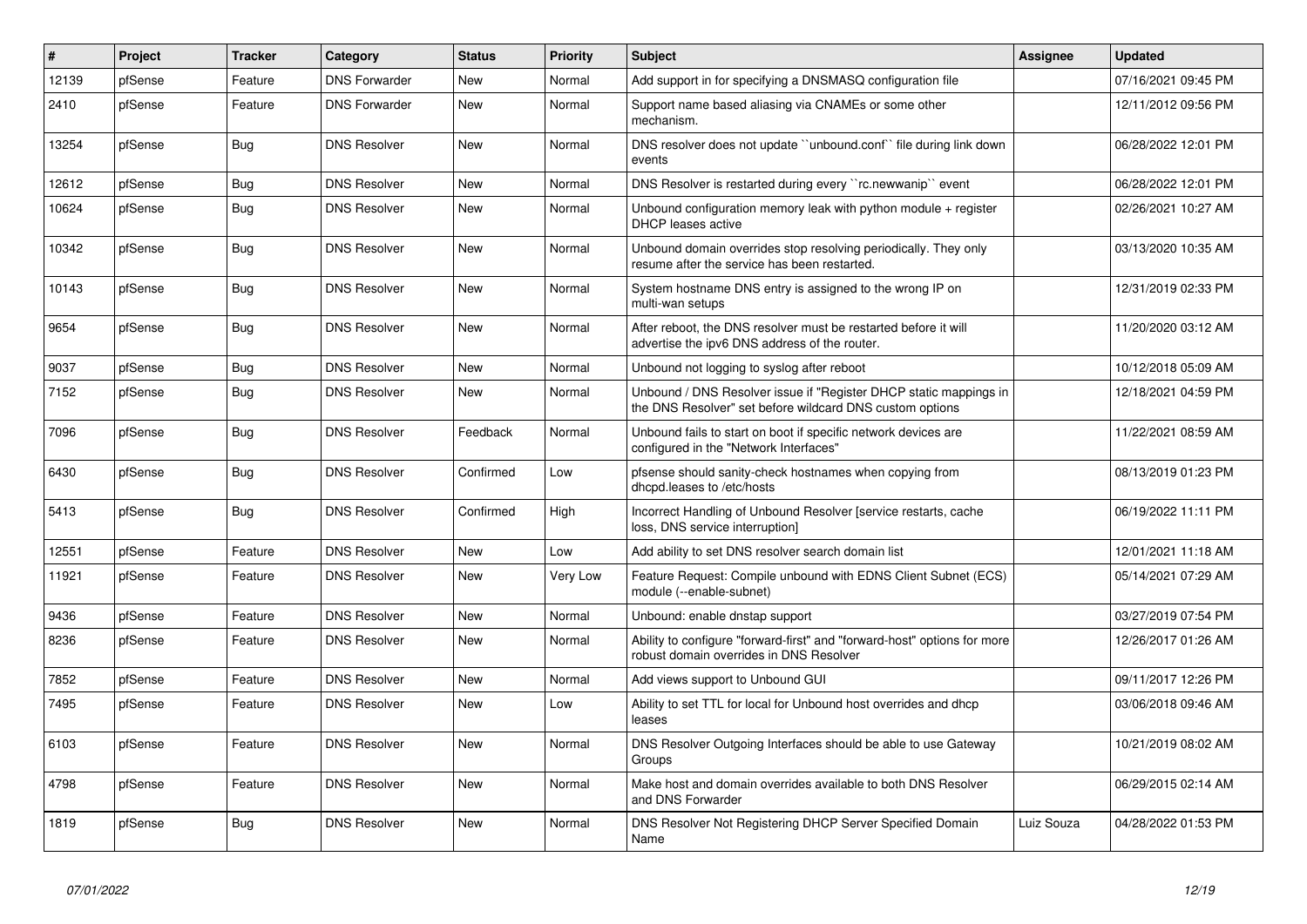| $\vert$ # | Project                | <b>Tracker</b> | Category           | <b>Status</b>                        | <b>Priority</b> | Subject                                                                                                 | Assignee                       | <b>Updated</b>      |
|-----------|------------------------|----------------|--------------------|--------------------------------------|-----------------|---------------------------------------------------------------------------------------------------------|--------------------------------|---------------------|
| 13167     | pfSense                | <b>Bug</b>     | Dynamic DNS        | New                                  | Normal          | phpDynDNS: DigitalOcean ddns update fails (bad request, invalid<br>character '-' in request id)         |                                | 06/16/2022 09:30 PM |
| 12877     | pfSense                | <b>Bug</b>     | <b>Dynamic DNS</b> | Feedback                             | Normal          | Cloudflare DynDNS fails to update more than two addresses                                               |                                | 05/29/2022 06:56 PM |
| 11177     | pfSense                | <b>Bug</b>     | Dynamic DNS        | New                                  | Normal          | DDNSv6 not using Check IP Services                                                                      |                                | 12/21/2020 05:02 AM |
| 11147     | pfSense                | Bug            | Dynamic DNS        | New                                  | Normal          | Domeneshop DynDNS IPv4 and IPv6                                                                         |                                | 12/09/2020 11:47 PM |
| 10000     | pfSense                | <b>Bug</b>     | Dynamic DNS        | New                                  | Normal          | Azure Dynamic DNS A and AAAA Records for Apex Zone                                                      |                                | 03/31/2020 09:03 AM |
| 9805      | pfSense                | Bug            | Dynamic DNS        | New                                  | Normal          | dynDNS cloudflare multiple entries                                                                      |                                | 10/02/2019 04:51 PM |
| 9664      | pfSense                | <b>Bug</b>     | Dynamic DNS        | New                                  | Normal          | DynDNS and Dual-wan problem with CloudFlare (works with No-Ip)                                          |                                | 08/03/2019 10:00 AM |
| 9504      | pfSense                | <b>Bug</b>     | Dynamic DNS        | New                                  | Normal          | Multiple Dynamic DNS update notifications for the same interface,<br>not differentiated by the hostname |                                | 05/07/2019 07:46 AM |
| 8500      | pfSense                | <b>Bug</b>     | Dynamic DNS        | New                                  | Low             | Incorrect categorization of status/info messages from phpDynDNS                                         |                                | 08/16/2019 12:50 PM |
| 8432      | pfSense                | <b>Bug</b>     | Dynamic DNS        | New                                  | Normal          | Dynamic DNS Client gives an error that it can't find IPv6 address<br>when WAN interface is a LAGG       |                                | 09/17/2020 05:23 AM |
| 8406      | pfSense                | Bug            | <b>Dynamic DNS</b> | New                                  | Normal          | DDNS IPV6 Cloudflare Client does not detect PPOE address                                                |                                | 03/31/2018 11:56 AM |
| 12848     | pfSense                | Feature        | Dynamic DNS        | New                                  | Normal          | Evaluation of the DynDNS "Result Match" string                                                          |                                | 02/22/2022 02:01 AM |
| 12602     | pfSense                | Feature        | Dynamic DNS        | New                                  | Normal          | DHCPv6 should allow DDNS Client updates for hosts                                                       |                                | 12/15/2021 11:00 AM |
| 11084     | pfSense                | Feature        | Dynamic DNS        | New                                  | Normal          | Dynamic DNS include option to specify virtual IP addresses                                              |                                | 11/19/2020 01:26 PM |
| 10962     | pfSense                | Feature        | Dynamic DNS        | <b>New</b>                           | Normal          | Add Cpanel support for Dynamic DNS Clients                                                              |                                | 12/28/2020 01:56 PM |
| 9063      | pfSense                | Feature        | Dynamic DNS        | New                                  | Normal          | Allow dynamic DNS client entry to specify which Check IP service to<br>use                              |                                | 10/24/2018 11:53 AM |
| 7718      | pfSense                | Feature        | Dynamic DNS        | <b>New</b>                           | Very Low        | Hostname for Custom DynDNS Updater.                                                                     |                                | 07/24/2017 10:05 AM |
| 7418      | pfSense                | Feature        | Dynamic DNS        | New                                  | Normal          | Dynamic dns should be sorted interface name                                                             |                                | 08/21/2019 08:58 AM |
| 7292      | pfSense                | Feature        | Dynamic DNS        | New                                  | Normal          | DynamicDNS configuration does not sync to HA secondary                                                  |                                | 02/21/2017 04:56 PM |
| 12063     | pfSense Docs           | Todo           | Dynamic DNS        | New                                  | Normal          | Feedback on Services - Dynamic DNS - Configuring RFC 2136<br>Dynamic DNS updates                        |                                | 06/18/2021 06:24 PM |
| 13303     | pfSense                | <b>Bug</b>     | Dynamic DNS        | <b>Pull Request</b><br>Review        | Normal          | DynDNS - DNSExit no longer working                                                                      | Koen Zomers                    | 06/28/2022 12:01 PM |
| 12495     | pfSense                | Feature        | Dynamic DNS        | <b>Pull Request</b><br>Review        | Normal          | DynDNS: add deSEC IPv4&v6 simultaneos update                                                            | <b>Lukas Wiest</b>             | 11/01/2021 08:53 AM |
| 12494     | pfSense                | Feature        | Dynamic DNS        | <b>Pull Request</b><br><b>Heview</b> | Normal          | DynDNS: make simultaneous update of IP and LegacyIP possible                                            | <b>Lukas Wiest</b>             | 11/01/2021 08:52 AM |
| 13298     | pfSense                | <b>Bug</b>     | Dynamic DNS        | <b>Pull Request</b><br>Review        | Normal          | Dynv6 does not check response code when updating                                                        | <b>Tiago Beling</b><br>d'Avila | 06/28/2022 12:01 PM |
| 11235     | pfSense Packages   Bug |                | Filer              | New                                  | Normal          | Filer run script when "state" unchanged                                                                 |                                | 01/08/2021 07:24 AM |
| 10426     | pfSense Packages   Bug |                | Filer              | Feedback                             | Normal          | Filer must validate that File name is uniq                                                              |                                | 04/20/2022 11:02 AM |
| 11178     | pfSense Packages       | Feature        | Filer              | New                                  | Normal          | Filer do not ask what to do with previous filename                                                      |                                | 12/31/2020 02:45 AM |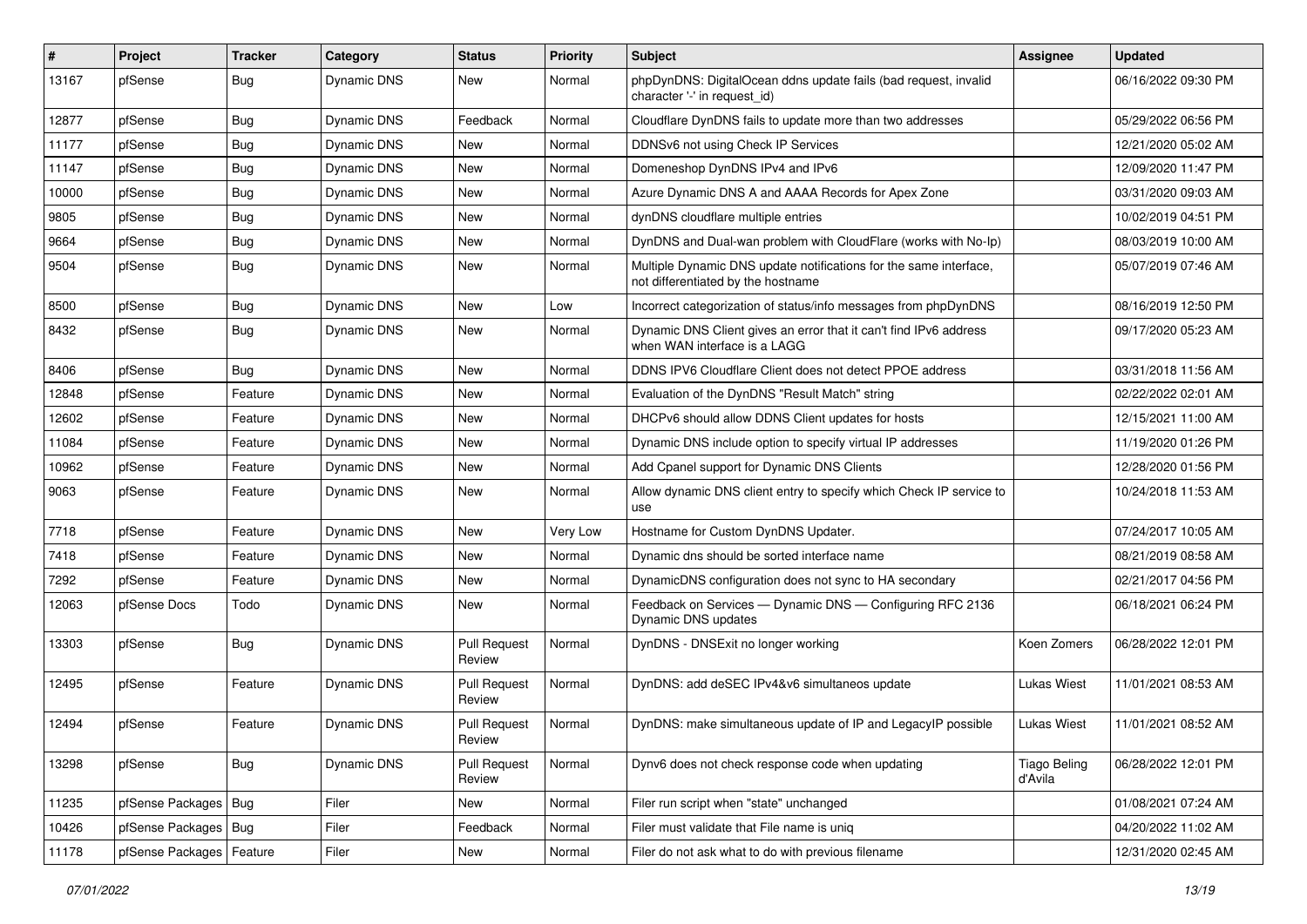| $\vert$ # | Project                       | <b>Tracker</b> | Category              | <b>Status</b>                 | <b>Priority</b> | Subject                                                                                                                                                                 | <b>Assignee</b>     | <b>Updated</b>      |
|-----------|-------------------------------|----------------|-----------------------|-------------------------------|-----------------|-------------------------------------------------------------------------------------------------------------------------------------------------------------------------|---------------------|---------------------|
| 11180     | pfSense Packages              | Bug            | Filer                 | Feedback                      | Normal          | Filer run action for files on sync that wan't been modified                                                                                                             | <b>Viktor Gurov</b> | 01/08/2021 07:27 AM |
| 13067     | pfSense                       | Bug            | <b>FilterDNS</b>      | <b>New</b>                    | Normal          | filterdns resolve interval is twice the intended value                                                                                                                  |                     | 04/17/2022 07:45 PM |
| 12770     | pfSense Docs                  | Todo           | Firewall Rules        | <b>Pull Request</b><br>Review | Normal          | Feedback on Firewall - Configuring firewall rules                                                                                                                       |                     | 06/27/2022 07:42 AM |
| 12268     | pfSense Docs                  | Todo           | <b>Firewall Rules</b> | New                           | Normal          | Feedback on Firewall - Aliases                                                                                                                                          |                     | 08/17/2021 12:55 AM |
| 12535     | pfSense Docs                  | Correction     | <b>Firewall Rules</b> | New                           | Normal          | Negate Rules function does not match the description                                                                                                                    |                     | 07/01/2022 07:20 AM |
| 13020     | pfSense Docs                  | Todo           | <b>Firewall Rules</b> | New                           | Normal          | easyrule command documentation should document permissible<br>wildcards                                                                                                 | Jim Pingle          | 04/04/2022 08:01 AM |
| 9685      | pfSense Docs                  | Correction     | <b>Firewall Rules</b> | New                           | Normal          | Feedback on Firewall - Floating Rules                                                                                                                                   | Jim Pingle          | 09/23/2020 02:57 PM |
| 12740     | pfSense                       | <b>Bug</b>     | FreeBSD               | Incomplete                    | Normal          | panic: esp_input_cb: Unexpected address family                                                                                                                          |                     | 01/27/2022 01:19 PM |
| 11184     | pfSense                       | <b>Bug</b>     | FreeBSD               | New                           | Normal          | PF: State policy cannot be configurable                                                                                                                                 |                     | 02/09/2021 02:43 AM |
| 11352     | pfSense                       | Bug            | FreeBSD               | New                           | Low             | CTF types > 2^15 in the pfSense kernel config results in DTrace<br>failing                                                                                              | Scott Long          | 03/17/2021 02:52 AM |
| 12982     | pfSense Packages              | Bug            | FreeRADIUS            | <b>New</b>                    | Normal          | FreeRadius RadReply table entries missing from pf                                                                                                                       |                     | 06/19/2022 05:38 PM |
| 12742     | pfSense Packages   Bug        |                | FreeRADIUS            | Feedback                      | Normal          | freeRADIUS virtual-server-default: modules dailycounter,<br>monthlycounter, noresetcounter, expire_on_login in authorize<br>section prevent virtual server from loading |                     | 03/01/2022 12:45 PM |
| 12286     | pfSense Packages              | Bug            | FreeRADIUS            | New                           | Normal          | Add support for ntlm_auth in LDAP                                                                                                                                       |                     | 08/20/2021 08:27 AM |
| 12126     | pfSense Packages              | Bug            | FreeRADIUS            | <b>New</b>                    | Normal          | freeradius3 0.15.7 31                                                                                                                                                   |                     | 10/11/2021 08:21 AM |
| 11980     | pfSense Packages   Bug        |                | FreeRADIUS            | Feedback                      | Normal          | EAP does not work with SQL backend                                                                                                                                      |                     | 07/21/2021 07:24 AM |
| 11802     | pfSense Packages              | Bug            | FreeRADIUS            | New                           | Normal          | FreeRADIUS sync                                                                                                                                                         |                     | 05/10/2021 04:18 AM |
| 10695     | pfSense Packages   Bug        |                | FreeRADIUS            | New                           | Normal          | FreeRadius Accounting skipping MBs after reboot due to power<br>down                                                                                                    |                     | 06/24/2020 04:49 AM |
| 8589      | pfSense Packages              | Bug            | FreeRADIUS            | <b>New</b>                    | Normal          | FreeRadius 0.15.5_2 ignoring tunnelled-reply=no                                                                                                                         |                     | 02/18/2019 03:40 PM |
| 8513      | pfSense Packages   Bug        |                | FreeRADIUS            | New                           | High            | Freeradius 3.x Idap problem                                                                                                                                             |                     | 02/18/2019 05:22 PM |
| 8264      | pfSense Packages   Bug        |                | FreeRADIUS            | <b>New</b>                    | Normal          | Radiusd restart on WAN change results in freeradius not running<br>(and possible solution)                                                                              |                     | 04/21/2022 12:39 PM |
| 8251      | pfSense Packages              | Bug            | FreeRADIUS            | Feedback                      | Normal          | Captiveportal + FreeRadius "Last activity" resets to Session start                                                                                                      |                     | 08/13/2019 11:10 AM |
| 7403      | pfSense Packages   Bug        |                | FreeRADIUS            | New                           | Normal          | Captive Portal + freeradius2 + MySQL problems with German<br>Umlaut                                                                                                     |                     | 03/17/2017 09:12 AM |
| 11534     | pfSense Packages   Regression |                | FreeRADIUS            | New                           | High            | FreeRADIUS EAP anonymous connection forbidden out-of-tunnel                                                                                                             |                     | 07/14/2021 02:32 AM |
| 11138     | pfSense Packages              | Feature        | FreeRADIUS            | New                           | Normal          | new WebGUI checkboxes needed                                                                                                                                            |                     | 12/07/2020 08:28 AM |
| 11026     | pfSense Packages   Feature    |                | FreeRADIUS            | New                           | Low             | Feedback on Packages - FreeRADIUS package                                                                                                                               |                     | 11/02/2020 07:21 AM |
| 10377     | pfSense Packages   Feature    |                | FreeRADIUS            | New                           | Very Low        | Allow usage of TOTP (Google-Authenticator) without PIN                                                                                                                  |                     | 03/30/2020 11:43 AM |
| 10297     | pfSense Packages   Feature    |                | FreeRADIUS            | Assigned                      | Normal          | IPv6 user attributes                                                                                                                                                    |                     | 04/21/2022 12:39 PM |
| 9704      | pfSense Packages   Feature    |                | FreeRADIUS            | New                           | Normal          | Enable filter username                                                                                                                                                  |                     | 08/27/2019 12:07 PM |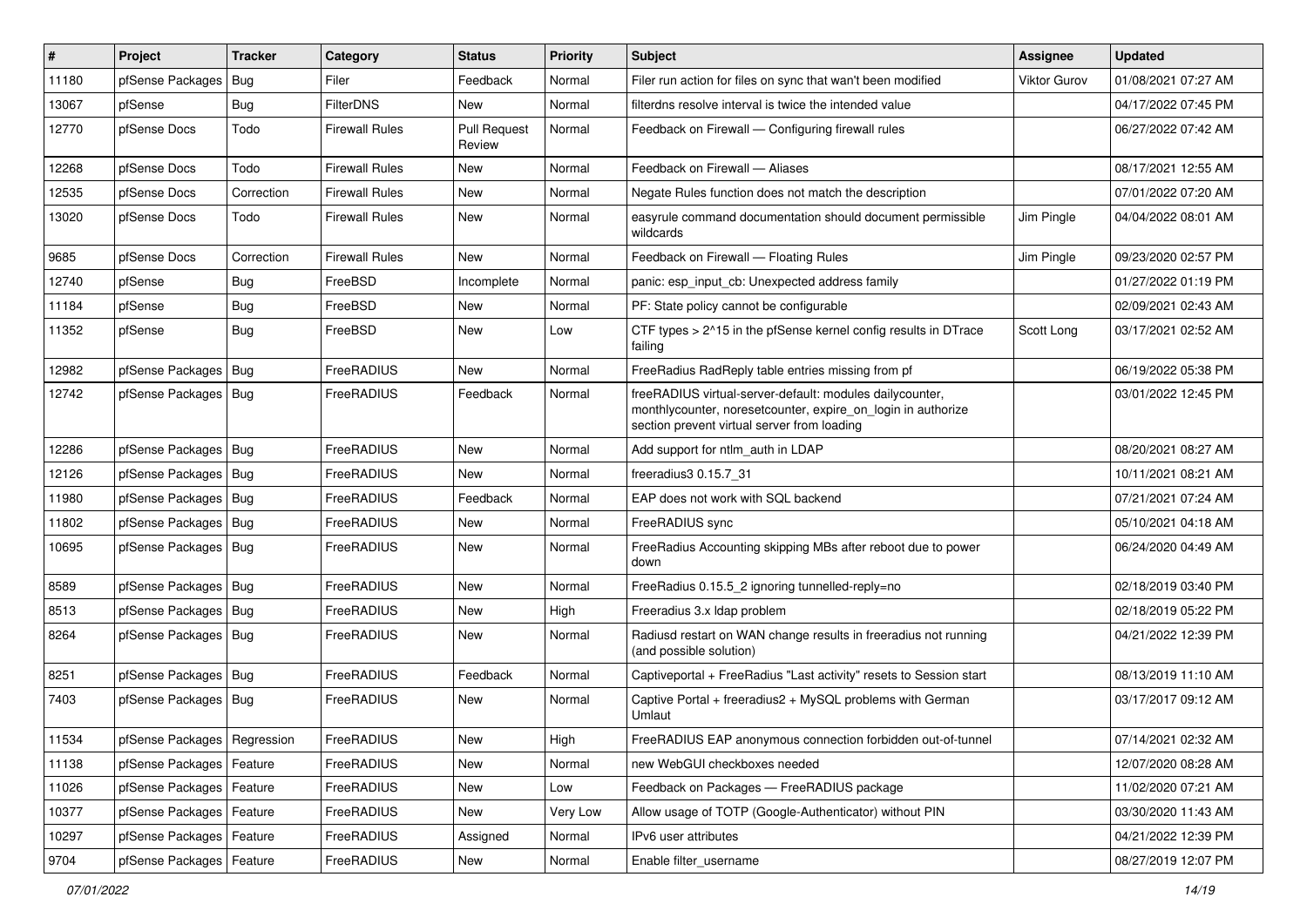| $\vert$ # | Project                    | <b>Tracker</b> | Category          | <b>Status</b>                 | <b>Priority</b> | Subject                                                                                                                                                     | Assignee            | <b>Updated</b>      |
|-----------|----------------------------|----------------|-------------------|-------------------------------|-----------------|-------------------------------------------------------------------------------------------------------------------------------------------------------------|---------------------|---------------------|
| 8836      | pfSense Packages           | Feature        | FreeRADIUS        | New                           | Normal          | Define Idap group vlan assignment in users file                                                                                                             |                     | 08/26/2018 07:53 AM |
| 8769      | pfSense Packages   Feature |                | FreeRADIUS        | New                           | Normal          | Allow FreeRADIUS users to change their own Passwords and Pins                                                                                               |                     | 10/11/2018 11:34 AM |
| 8224      | pfSense Packages   Feature |                | FreeRADIUS        | New                           | Normal          | Add "OU" field to FreeRADIUS page                                                                                                                           |                     | 02/21/2018 12:53 AM |
| 8161      | pfSense Packages   Feature |                | <b>FreeRADIUS</b> | New                           | Very Low        | Add virtual server support to FreeRadius                                                                                                                    |                     | 12/05/2017 01:57 PM |
| 8031      | pfSense Packages   Feature |                | FreeRADIUS        | New                           | Normal          | FreeRADIUS copy entry function                                                                                                                              |                     | 08/16/2019 01:01 PM |
| 7608      | pfSense Packages   Feature |                | FreeRADIUS        | New                           | Very Low        | Captive Portal amount of traffic Account + Free Radius+Mysql                                                                                                |                     | 05/28/2017 09:08 AM |
| 4506      | pfSense Packages   Feature |                | FreeRADIUS        | New                           | Normal          | FreeRADIUS groups/hunt groups                                                                                                                               |                     | 03/10/2015 08:51 PM |
| 13284     | pfSense Packages   Feature |                | FreeRADIUS        | New                           | Normal          | Option to define "Issuer" in OPT configuration.                                                                                                             | Jakob<br>Nordgarden | 06/19/2022 12:10 PM |
| 8516      | pfSense Packages   Bug     |                | FreeRADIUS        | <b>New</b>                    | Normal          | FreeRADIUS requires settings re-saved after pfSense upgrade                                                                                                 | Jim Pingle          | 12/31/2021 05:58 PM |
| 11746     | pfSense Packages   Bug     |                | FreeRADIUS        | Feedback                      | Normal          | Second LDAP server configuration misses the ipaNThash control<br>attribute                                                                                  | Viktor Gurov        | 07/14/2021 01:44 PM |
| 11388     | pfSense Packages   Bug     |                | FreeRADIUS        | Feedback                      | Normal          | Captive Portal authentication error with MySQL backend                                                                                                      | Viktor Gurov        | 02/10/2021 08:54 AM |
| 11331     | pfSense Packages   Bug     |                | FreeRADIUS        | Feedback                      | Normal          | FreeRADIUS latest package upgrade broke Plain Mac<br>Authentication                                                                                         | <b>Viktor Gurov</b> | 01/30/2021 10:08 AM |
| 11054     | pfSense Packages   Bug     |                | FreeRADIUS        | Assigned                      | Normal          | Check Client Certificate CN not working as described                                                                                                        | <b>Viktor Gurov</b> | 12/14/2021 07:22 AM |
| 10908     | pfSense Packages   Feature |                | FreeRADIUS        | Feedback                      | Normal          | FreeRADIUS server certificate not using full CA chain                                                                                                       | Viktor Gurov        | 04/22/2022 02:19 AM |
| 10871     | pfSense Packages   Feature |                | FreeRADIUS        | Feedback                      | Normal          | Extra time period counters for SQL backend                                                                                                                  | <b>Viktor Gurov</b> | 04/22/2022 02:19 AM |
| 12951     | pfSense Packages   Bug     |                | <b>FRR</b>        | Feedback                      | Normal          | FRR cannot remove IPv6 routes                                                                                                                               |                     | 03/22/2022 09:24 PM |
| 12751     | pfSense Packages   Bug     |                | <b>FRR</b>        | New                           | Normal          | Improve FRR route restoration after gateway events                                                                                                          |                     | 02/06/2022 11:07 PM |
| 12084     | pfSense Packages   Bug     |                | <b>FRR</b>        | New                           | Normal          | libfrr.so.0 error on SG-1100                                                                                                                                |                     | 06/26/2021 08:22 AM |
| 11936     | pfSense Packages   Bug     |                | <b>FRR</b>        | Incomplete                    | High            | FRR does not connect BGP when using password                                                                                                                |                     | 05/19/2021 08:12 AM |
| 11841     | pfSense Packages   Bug     |                | <b>FRR</b>        | New                           | Normal          | FRR access lists default bahavior changed to permit by default                                                                                              |                     | 04/22/2021 09:52 AM |
| 11835     | pfSense Packages   Bug     |                | <b>FRR</b>        | New                           | Normal          | FRR OSPF redistributed connected routes disappearing                                                                                                        |                     | 04/22/2021 07:11 AM |
| 11650     | pfSense Packages   Bug     |                | <b>FRR</b>        | New                           | Very Low        | FRR configuration broken on restore of manually edited FRR config<br>sections                                                                               |                     | 03/10/2021 08:50 AM |
| 11377     | pfSense Packages   Bug     |                | <b>FRR</b>        | <b>Pull Request</b><br>Review | Normal          | <b>FRR</b> deinstall                                                                                                                                        |                     | 03/10/2021 08:21 AM |
| 11158     | pfSense Packages   Bug     |                | <b>FRR</b>        | New                           | High            | <b>FRR Prefix Lists</b>                                                                                                                                     |                     | 12/30/2020 04:55 PM |
| 10935     | pfSense Packages   Bug     |                | FRR               | New                           | Normal          | FRR 0.6.7-6 - BGPD service recycled IPv6 without Route Map                                                                                                  |                     | 12/30/2020 05:00 PM |
| 10516     | pfSense Packages   Bug     |                | <b>FRR</b>        | New                           | Normal          | <b>FRR Access list</b>                                                                                                                                      |                     | 12/06/2020 11:02 PM |
| 10503     | pfSense Packages   Bug     |                | <b>FRR</b>        | New                           | Normal          | Flapping any GW in multi-WAN influences restating all IPsec tunnels<br>in FRR which leads to dropping all IPsec VTI static routes and<br>related BGP issues |                     | 05/08/2020 07:51 PM |
| 12889     | pfSense Packages   Feature |                | <b>FRR</b>        | New                           | Normal          | FRR GUI add set ipv6 next-hop global                                                                                                                        |                     | 03/02/2022 06:10 AM |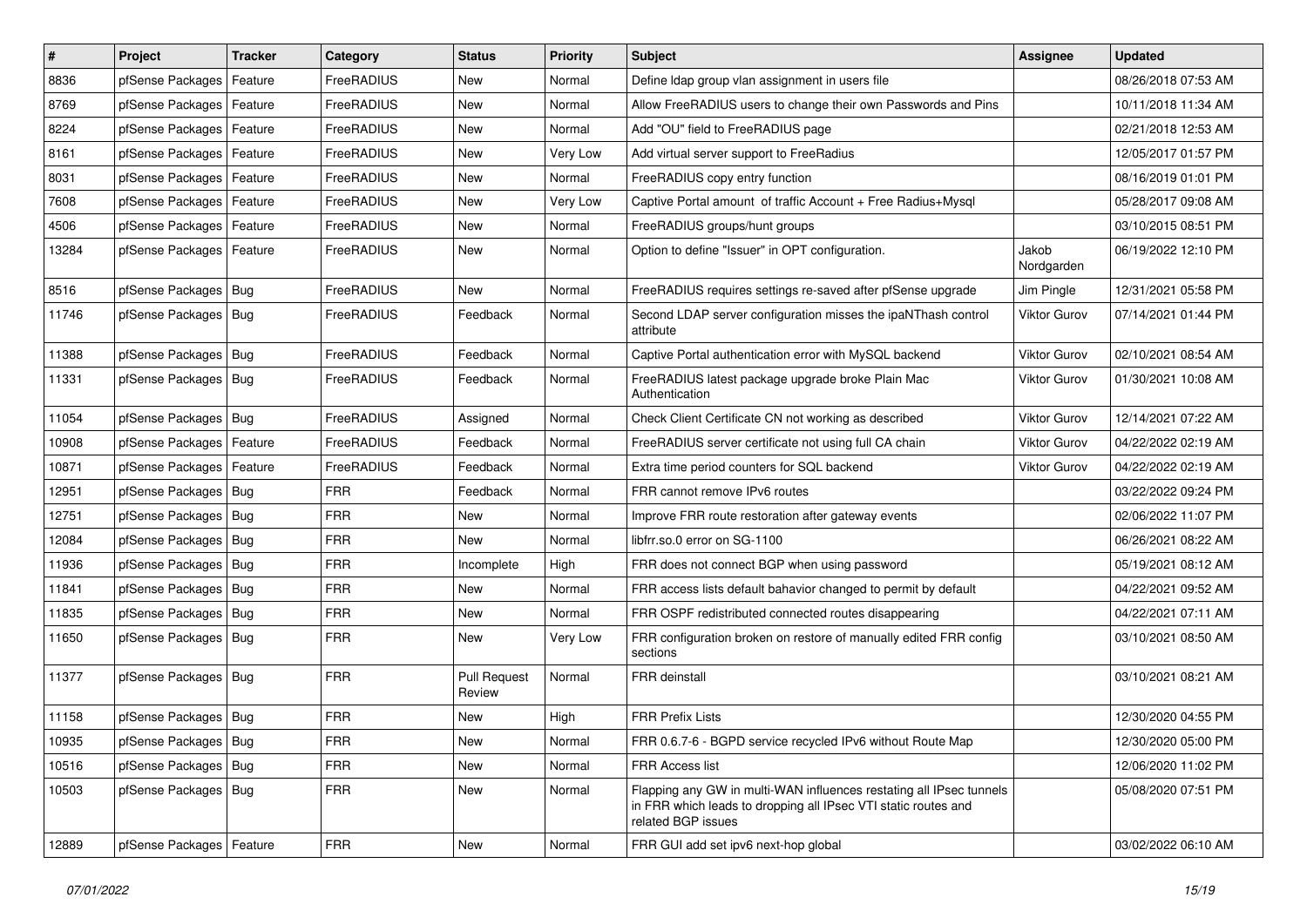| $\vert$ # | Project                       | <b>Tracker</b> | Category           | <b>Status</b>                 | <b>Priority</b> | Subject                                                                         | Assignee              | <b>Updated</b>      |
|-----------|-------------------------------|----------------|--------------------|-------------------------------|-----------------|---------------------------------------------------------------------------------|-----------------------|---------------------|
| 11963     | pfSense Packages              | Feature        | <b>FRR</b>         | New                           | Normal          | Dynamically change OSPF interface costs on selected interfaces on<br>CARP event |                       | 05/26/2021 04:13 AM |
| 11837     | pfSense Packages              | Feature        | <b>FRR</b>         | New                           | Low             | Increase field length of FRR Networks in Access Lists and Prefix<br>Lists       |                       | 04/22/2021 07:10 AM |
| 11823     | pfSense Packages              | Feature        | <b>FRR</b>         | New                           | Normal          | Route handling enhancements                                                     |                       | 04/19/2021 06:23 PM |
| 11703     | pfSense Packages   Feature    |                | <b>FRR</b>         | New                           | Normal          | add Krill and Routinator support BGP RPKI                                       |                       | 03/18/2021 07:47 PM |
| 10358     | pfSense Packages   Feature    |                | <b>FRR</b>         | New                           | Very Low        | <b>Stage FRR Configuration Changes</b>                                          |                       | 03/19/2020 06:48 AM |
| 6651      | pfSense Packages   Feature    |                | <b>FRR</b>         | Feedback                      | Normal          | Loopback interfaces                                                             | Christian<br>McDonald | 12/25/2021 02:42 PM |
| 11345     | pfSense Packages   Bug        |                | <b>FRR</b>         | Feedback                      | Normal          | FRR-OSPF - No "prefix-list" possible                                            | Jim Pingle            | 02/04/2021 11:03 PM |
| 10294     | pfSense Packages   Bug        |                | <b>FRR</b>         | New                           | Normal          | FRR Route Counts Incorrect on Status Page                                       | Jim Pingle            | 02/26/2020 11:08 AM |
| 11301     | pfSense Packages   Feature    |                | <b>FRR</b>         | Feedback                      | Normal          | Switch FRR to use default rc file as a service control base                     | Jim Pingle            | 01/28/2021 09:35 AM |
| 11206     | pfSense Packages   Feature    |                | <b>FRR</b>         | <b>Pull Request</b><br>Review | Normal          | <b>FRR 7.5</b>                                                                  | Jim Pingle            | 01/08/2021 12:47 PM |
| 11130     | pfSense Packages   Feature    |                | <b>FRR</b>         | Feedback                      | Normal          | FRR RIP support                                                                 | Jim Pingle            | 12/31/2021 04:19 PM |
| 10789     | pfSense Packages   Feature    |                | <b>FRR</b>         | Feedback                      | Normal          | FRR integrated configuration and hitless reloads                                | Jim Pingle            | 01/20/2021 11:16 PM |
| 10653     | pfSense Packages   Feature    |                | <b>FRR</b>         | New                           | Normal          | Allow to download frr_status                                                    | Jim Pingle            | 06/11/2020 01:21 AM |
| 9545      | pfSense Packages              | Feature        | <b>FRR</b>         | New                           | Normal          | Enable MULTIPATH in FRR                                                         | Jim Pingle            | 09/18/2020 12:52 PM |
| 9141      | pfSense Packages              | Feature        | <b>FRR</b>         | New                           | Very Low        | FRR xmlrpc                                                                      | Jim Pingle            | 11/26/2018 07:49 AM |
| 12965     | pfSense Packages   Bug        |                | <b>FRR</b>         | <b>Pull Request</b><br>Review | Normal          | FRR BFD peer configuration is handled incorrectly in some cases                 | <b>Viktor Gurov</b>   | 03/22/2022 08:04 AM |
| 12167     | pfSense Packages   Bug        |                | <b>FRR</b>         | Feedback                      | Normal          | BGP TCP setkey not set if neighbor is in peer group                             | Viktor Gurov          | 09/16/2021 09:38 AM |
| 11961     | pfSense Packages   Bug        |                | <b>FRR</b>         | Feedback                      | Normal          | FRR OSPF add unwanted area 0 authentication to router ospf                      | Viktor Gurov          | 09/16/2021 10:25 PM |
| 11847     | pfSense Packages   Bug        |                | <b>FRR</b>         | Feedback                      | Normal          | Filters not applied to PEER Groups                                              | Viktor Gurov          | 07/30/2021 07:45 PM |
| 11836     | pfSense Packages   Bug        |                | <b>FRR</b>         | Assigned                      | Normal          | FRR ACCEPTFILTER unstable                                                       | <b>Viktor Gurov</b>   | 02/14/2022 07:20 AM |
| 11693     | pfSense Packages              | Bug            | <b>FRR</b>         | Feedback                      | Normal          | IPv6 static routing fails                                                       | Viktor Gurov          | 04/26/2022 08:50 AM |
| 11681     | pfSense Packages   Bug        |                | <b>FRR</b>         | Feedback                      | Normal          | FRR generates invalid BFD configuration after removing interfaces               | <b>Viktor Gurov</b>   | 07/14/2021 04:40 PM |
| 11477     | pfSense Packages   Bug        |                | <b>FRR</b>         | Feedback                      | Normal          | FRR does not recognize some BFD options                                         | Viktor Gurov          | 02/26/2021 10:52 PM |
| 11404     | pfSense Packages   Bug        |                | <b>FRR</b>         | Feedback                      | Normal          | Incorrect prefix/access lists migration on update                               | <b>Viktor Gurov</b>   | 02/18/2021 09:49 AM |
| 12653     | pfSense Packages   Regression |                | $ $ FRR            | Feedback                      | Normal          | RIP related startup error                                                       | Viktor Gurov          | 12/30/2021 08:37 AM |
| 13295     | pfSense                       | Bug            | Gateway Monitoring | <b>Pull Request</b><br>Review | Normal          | Incorrect function parameters for "get dpinger status()" call in<br>`gwlb.inc`` |                       | 06/28/2022 12:01 PM |
| 13076     | pfSense                       | <b>Bug</b>     | Gateway Monitoring | New                           | Normal          | Marking a gateway as down does not affect IPsec entries using<br>gateway groups |                       | 06/28/2022 12:01 PM |
| 11960     | pfSense                       | Bug            | Gateway Monitoring | Feedback                      | Normal          | Gateway Monitoring Traffic Goes Out Default Gateway                             |                       | 12/20/2021 05:43 AM |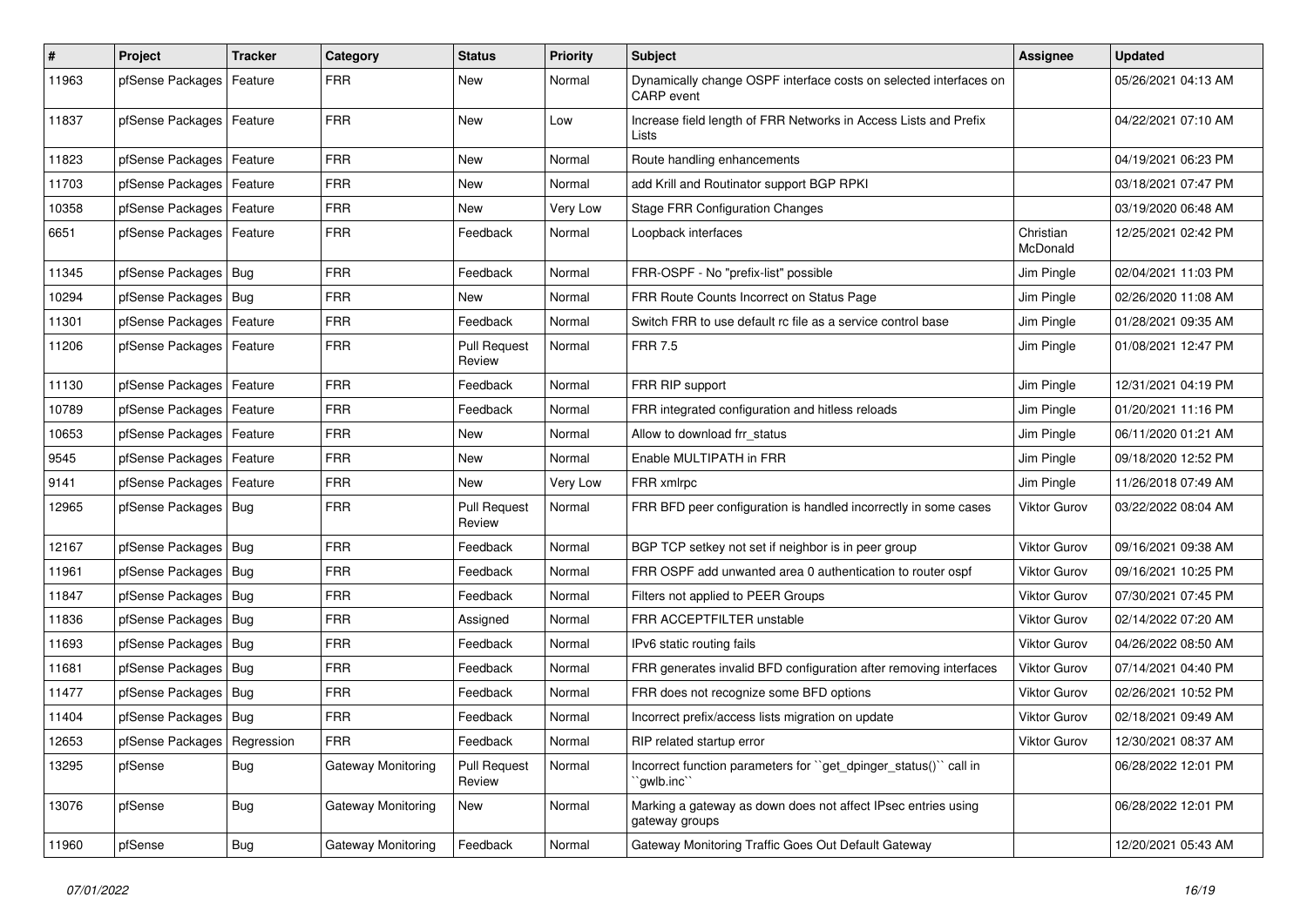| #     | Project      | <b>Tracker</b> | Category           | <b>Status</b>                 | <b>Priority</b> | <b>Subject</b>                                                                                                                                 | Assignee            | <b>Updated</b>      |
|-------|--------------|----------------|--------------------|-------------------------------|-----------------|------------------------------------------------------------------------------------------------------------------------------------------------|---------------------|---------------------|
| 13242 | pfSense      | Feature        | Gateway Monitoring | New                           | Normal          | Enhancements to static route creation/deletion for dpinger monitor<br>IPs                                                                      |                     | 06/03/2022 11:20 AM |
| 7671  | pfSense      | Feature        | Gateway Monitoring | New                           | Normal          | Gateway Monitoring Via Custom Script or Telnet.                                                                                                |                     | 09/18/2020 02:59 PM |
| 3859  | pfSense      | Feature        | Gateway Monitoring | New                           | Low             | Make it possible to set the source IP address for gateway monitoring                                                                           |                     | 11/06/2016 10:12 PM |
| 12811 | pfSense      | <b>Bug</b>     | Gateway Monitoring | <b>New</b>                    | Normal          | Services are not restarted when PPP interfaces connect                                                                                         | Jim Pingle          | 06/30/2022 03:18 AM |
| 8192  | pfSense      | <b>Bug</b>     | Gateway Monitoring | <b>New</b>                    | Low             | dpinger - Change in ISP link-local IPv6 address drops connectivity                                                                             | Luiz Souza          | 11/05/2020 07:31 AM |
| 6333  | pfSense      | <b>Bug</b>     | Gateway Monitoring | Confirmed                     | Normal          | Bootup starts/restarts dpinger multiple times                                                                                                  | Luiz Souza          | 11/16/2020 01:11 PM |
| 12920 | pfSense      | Bug            | Gateway Monitoring | <b>Pull Request</b><br>Review | Normal          | Gateway behavior differs when the gateway does not exist in<br>config.xml                                                                      | Viktor Gurov        | 06/28/2022 12:01 PM |
| 3132  | pfSense      | Bug            | Gateway Monitoring | In Progress                   | Normal          | Gateway events for IPv6 affect IPv4 services and vice versa                                                                                    | Viktor Gurov        | 06/28/2022 12:01 PM |
| 13320 | pfSense Plus | <b>Bug</b>     | Gateways           | New                           | Normal          | IP aliases with a CARP VIP parent are not available as VIP choices<br>for gateway groups                                                       |                     | 06/29/2022 02:03 PM |
| 12857 | pfSense      | <b>Bug</b>     | Gateways           | <b>New</b>                    | Normal          | Firewall gateway goes away when making changes to Bridge0<br>device                                                                            |                     | 02/27/2022 11:20 AM |
| 12764 | pfSense      | <b>Bug</b>     | Gateways           | New                           | Normal          | VTI gateway status is pending after assigning the VTI interface                                                                                |                     | 02/07/2022 05:41 AM |
| 12632 | pfSense      | <b>Bug</b>     | Gateways           | New                           | High            | Assigning a /30 WAN IP address at the console does not save the<br>gateway correctly                                                           |                     | 06/28/2022 12:01 PM |
| 9650  | pfSense      | Bug            | Gateways           | New                           | Normal          | IPv6 connection drops (ir-)regular on Kabelvodafone (German cable<br>ISP)                                                                      |                     | 07/27/2019 07:14 AM |
| 8846  | pfSense      | <b>Bug</b>     | Gateways           | New                           | Low             | Misleading gateway error message adding/editing static routes using<br>a disabled interface                                                    |                     | 08/21/2019 11:29 AM |
| 8343  | pfSense      | <b>Bug</b>     | Gateways           | New                           | Normal          | Gateway Routes (Default Routes) not removed in Kernel when<br>removed from GUI                                                                 |                     | 05/14/2020 01:22 AM |
| 13294 | pfSense      | Feature        | Gateways           | <b>New</b>                    | Low             | Change gateway name                                                                                                                            |                     | 06/22/2022 06:07 PM |
| 12077 | pfSense      | Feature        | Gateways           | New                           | Normal          | Allow stick-connections per gateway group                                                                                                      |                     | 06/24/2021 08:45 AM |
| 11213 | pfSense      | Feature        | Gateways           | New                           | Low             | Option to mark gateway as down directly from Table                                                                                             |                     | 01/03/2021 07:09 AM |
| 8743  | pfSense      | Todo           | Gateways           | New                           | Low             | Gateway Groups page should list gateways in tier order                                                                                         |                     | 08/14/2019 12:16 PM |
| 12942 | pfSense      | <b>Bug</b>     | Gateways           | New                           | Normal          | Code to kill states for old gateway when reconnecting an interface is<br>incorrect                                                             | Jim Pingle          | 06/28/2022 12:01 PM |
| 10875 | pfSense      | <b>Bug</b>     | Gateways           | New                           | Normal          | PPP periodic reset does not fully restore gateway group round-robin<br>functionality                                                           | Luiz Souza          | 11/05/2020 07:44 AM |
| 11570 | pfSense      | Regression     | Gateways           | <b>Pull Request</b><br>Review | Normal          | Gateway monitoring services is not always restarted on interface<br>events, which may prevent a WAN from recovering back to an online<br>state | <b>Viktor Gurov</b> | 06/28/2022 12:01 PM |
| 12214 | pfSense Docs | Todo           | General            | New                           | Low             | Connect to WebGui.                                                                                                                             |                     | 08/05/2021 04:39 AM |
| 12570 | pfSense Docs | Correction     | General            | New                           | Normal          | Active appliance list missing 6100                                                                                                             |                     | 12/06/2021 11:41 AM |
| 12805 | pfSense Docs | New Content    | General            | New                           | Very Low        | Add documentation about what triggers a notfication                                                                                            |                     | 02/15/2022 05:10 PM |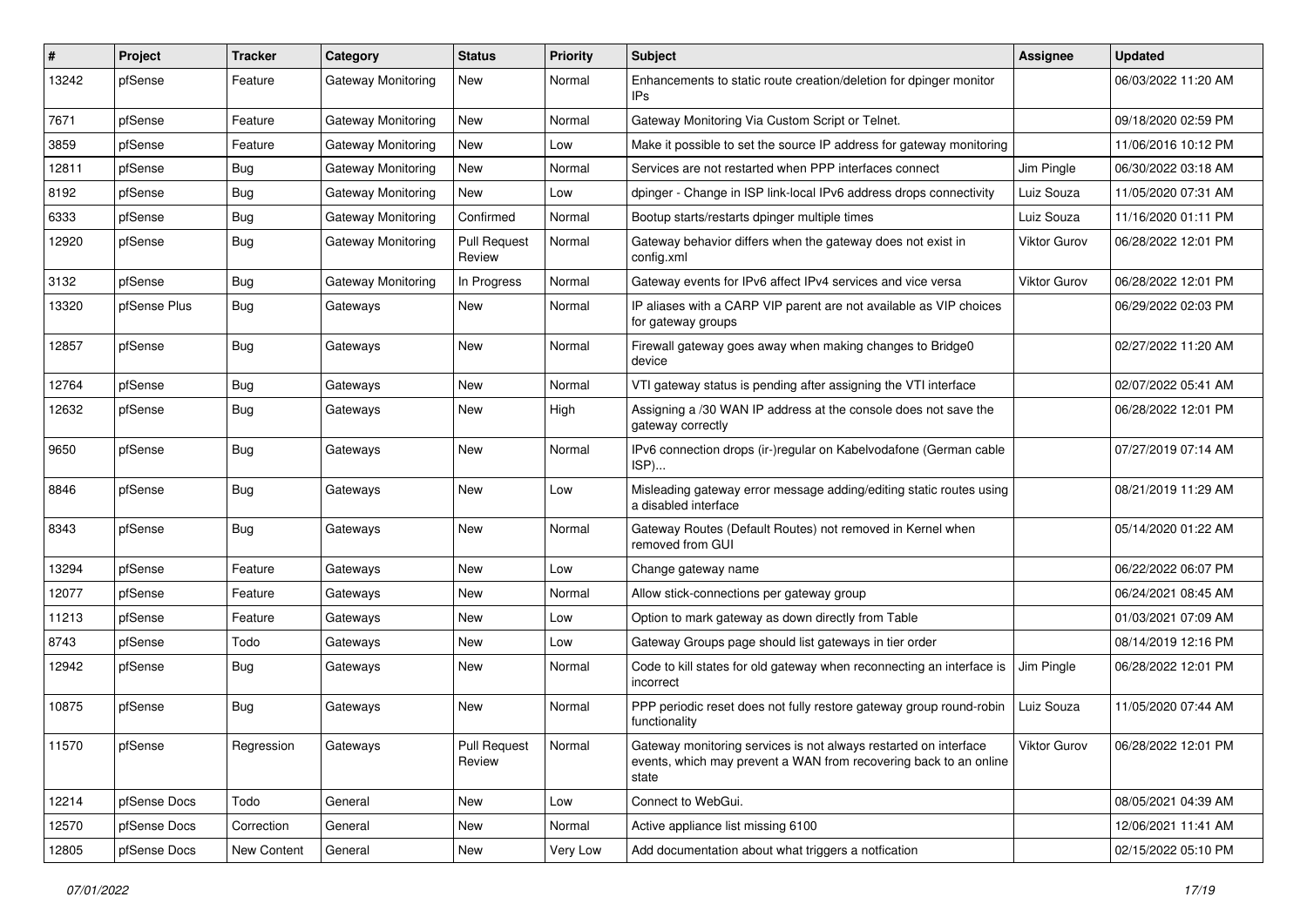| $\vert$ # | Project                    | <b>Tracker</b>     | Category | <b>Status</b> | <b>Priority</b> | Subject                                                                                             | <b>Assignee</b> | <b>Updated</b>      |
|-----------|----------------------------|--------------------|----------|---------------|-----------------|-----------------------------------------------------------------------------------------------------|-----------------|---------------------|
| 12804     | pfSense Docs               | <b>New Content</b> | General  | New           | Very Low        | Create Slack documentation                                                                          |                 | 02/15/2022 04:59 PM |
| 10821     | pfSense Docs               | Correction         | General  | New           | Normal          | Use neutral language alternatives                                                                   | Jim Pingle      | 09/23/2020 10:43 AM |
| 9370      | pfSense Docs               | Correction         | General  | In Progress   | Normal          | Update old screenshots                                                                              | Jim Pingle      | 12/03/2021 09:55 AM |
| 13098     | pfSense Packages   Bug     |                    | haproxy  | Feedback      | Low             | HAProxy Virtual IP broken link under Frontend setup                                                 |                 | 04/27/2022 08:35 AM |
| 13022     | pfSense Packages           | Bug                | haproxy  | Feedback      | Normal          | HAProxy - Sub Frontends ignore Client verification CA certificates                                  |                 | 04/06/2022 12:55 PM |
| 11036     | pfSense Packages   Bug     |                    | haproxy  | New           | Normal          | <b>HAproxy ACL</b>                                                                                  |                 | 02/11/2022 11:27 AM |
| 11000     | pfSense Packages   Bug     |                    | haproxy  | New           | Very Low        | haproxy deprecated trick suggested                                                                  |                 | 12/23/2020 02:55 PM |
| 10936     | pfSense Packages           | Bug                | haproxy  | Feedback      | Normal          | both haproxy/haproxy-devel non-existent option lb-agent-chk                                         |                 | 04/21/2022 12:40 PM |
| 9500      | pfSense Packages           | Bug                | haproxy  | New           | Normal          | HAproxy does not delete non-applicable action config                                                |                 | 01/18/2022 06:28 AM |
| 9261      | pfSense Packages           | <b>Bug</b>         | haproxy  | New           | Normal          | haproxy GUI failure                                                                                 |                 | 01/08/2019 12:41 PM |
| 9247      | pfSense Packages           | Bug                | haproxy  | New           | Low             | HAProxy multiple server selection on stats pages doesn't work                                       |                 | 01/02/2019 04:44 PM |
| 8902      | pfSense Packages   Bug     |                    | haproxy  | New           | Normal          | HAproxy package not use custom DNS for lookup on apply new<br>config                                |                 | 09/16/2018 08:16 AM |
| 8438      | pfSense Packages           | Bug                | haproxy  | New           | High            | haproxy: can't use ACL for cert with http-response actions                                          |                 | 05/24/2018 01:12 PM |
| 8213      | pfSense Packages           | Bug                | haproxy  | New           | Normal          | acl src file not populated from alias                                                               |                 | 12/21/2017 02:02 PM |
| 7462      | pfSense Packages           | Bug                | haproxy  | New           | Normal          | HAproxy not rebinding properly after WAN DHCP IP change                                             |                 | 01/11/2018 09:15 AM |
| 7039      | pfSense Packages   Bug     |                    | haproxy  | Feedback      | Normal          | HAProxy backend configuration does not handle intermediate CAs<br>properly                          |                 | 04/21/2022 12:40 PM |
| 6861      | pfSense Packages           | Bug                | haproxy  | New           | Normal          | Ha-Proxy duplicated backend used in place of original backend                                       |                 | 02/18/2019 05:30 PM |
| 6784      | pfSense Packages   Bug     |                    | haproxy  | New           | Normal          | HAProxy version .48 will not use URL Table Alias for front end<br>listener                          |                 | 02/18/2019 05:32 PM |
| 12465     | pfSense Packages           | Feature            | haproxy  | New           | Normal          | Add forwardfor advanced usecases                                                                    |                 | 10/16/2021 07:35 PM |
| 9648      | pfSense Packages   Feature |                    | haproxy  | New           | Very Low        | Multiple node Sync HAProxy configuration to backup CARP<br>members via XMLRPC.                      |                 | 07/25/2019 10:04 AM |
| 9599      | pfSense Packages           | Feature            | haproxy  | New           | Normal          | Support for "peers" in HAproxy                                                                      |                 | 06/25/2019 01:47 AM |
| 9077      | pfSense Packages           | Feature            | haproxy  | New           | Normal          | haproxy UI: Add seperator lines                                                                     |                 | 10/29/2018 06:06 AM |
| 8982      | pfSense Packages           | Feature            | haproxy  | New           | Normal          | HAproxy ACL support for map in configuration UI                                                     |                 | 06/25/2019 01:49 AM |
| 8869      | pfSense Packages   Feature |                    | haproxy  | New           | Normal          | HAproxy should use RFC 7919 DH parameter files                                                      |                 | 10/17/2018 10:46 AM |
| 8232      | pfSense Packages   Feature |                    | haproxy  | New           | Normal          | different ssl options based on the sni name                                                         |                 | 01/30/2019 10:36 AM |
| 8121      | pfSense Packages   Feature |                    | haproxy  | New           | Normal          | haproxy, allow to generate backends even they don't seem to be<br>used                              |                 | 11/23/2017 04:04 AM |
| 7686      | pfSense Packages   Feature |                    | haproxy  | New           | Normal          | Add option in HAProxy to configure SSL defaults based on the<br>Mozilla SSL Configuration Generator |                 | 08/16/2019 01:09 PM |
| 12427     | pfSense Packages   Todo    |                    | haproxy  | New           | Normal          | ha-proxy: action order in the GUI is not keeped in the resulting<br>ha-proxy configuration          |                 | 10/06/2021 07:02 AM |